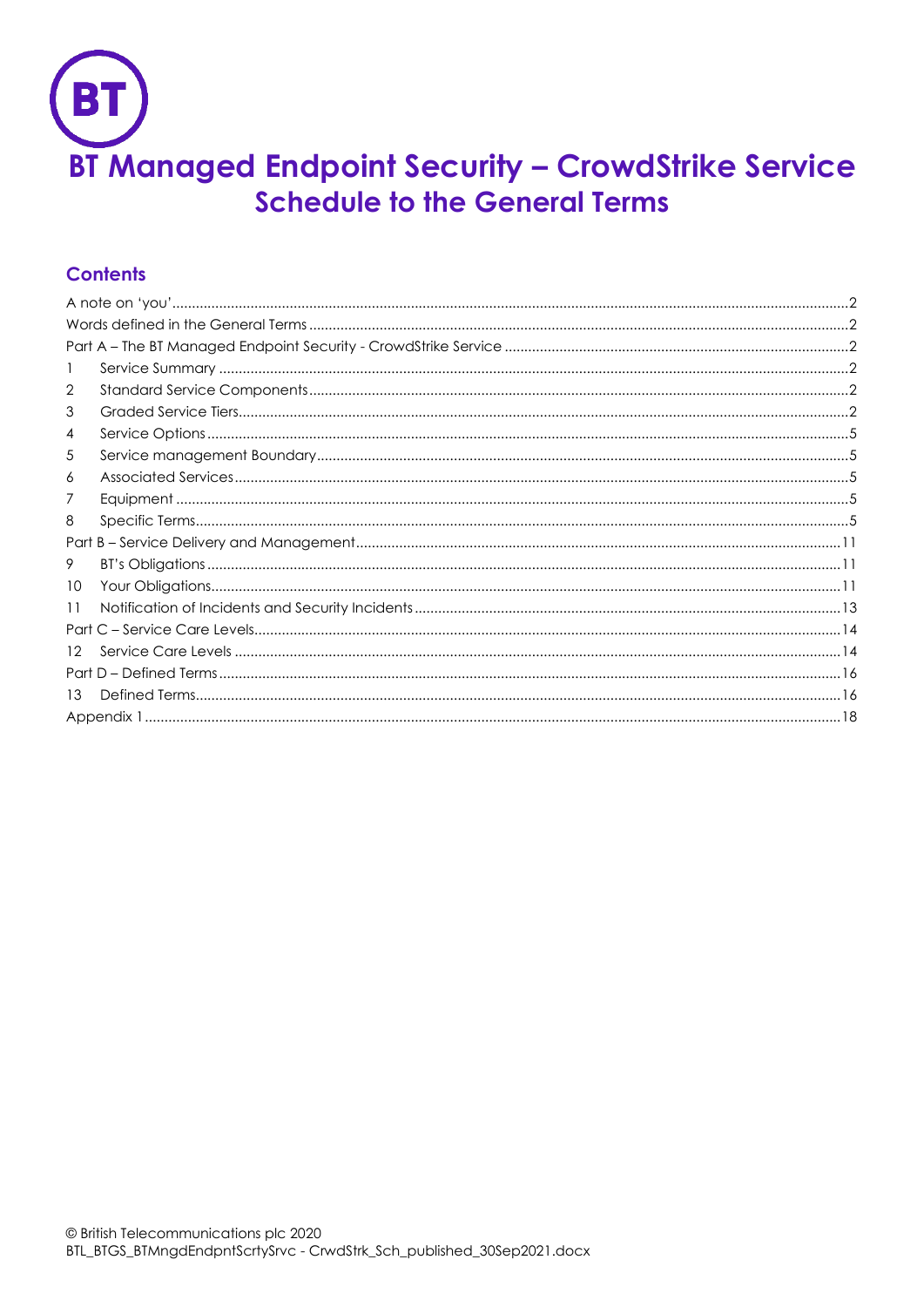

#### <span id="page-1-0"></span>**A note on 'you'**

'You' and 'your' mean the Customer.

#### <span id="page-1-1"></span>**Words defined in the General Terms**

Words that are capitalised but have not been defined in this Schedule have the meanings given to them in the General Terms.

## <span id="page-1-2"></span>**Part A – The BT Managed Endpoint Security** - **CrowdStrike Service**

#### <span id="page-1-3"></span>**1 Service Summary**

- 1.1 BT will provide you with a right to access and use a cloud-based Device protection and detection response service comprising:
	- 1.1.1 the Standard Service Components; and
	- 1.1.2 the Service Options, if any, as set out in any applicable Order,
	- up to the point of the Service Management Boundary as set out in Paragrap[h 5](#page-4-1) ("**BT Managed Endpoint Security - CrowdStrike Service**" or ("**BT CrowdStrike Service**").

#### <span id="page-1-4"></span>**2 Standard Service Components**

BT will provide you with the following standard service components ("**Standard Service Components**") in accordance with the details as set out in any applicable Order:

- <span id="page-1-8"></span>2.1 **CrowdStrike licence pack:** This is Supplier Software for the licence period as set out in the Order for you to download to enable you to use the BT CrowdStrike Service. If you purchase any additional licence packs during the Minimum Period of Service, such licences will terminate at the end of the Minimum Period of Service.
- 2.2 **CrowdStrike Portal**: This is a portal that provides you with a right to access and use the BT CrowdStrike Service enabling you to protect the selected Devices from malware, including trojans, worms, viruses, zero-day threats, targeted advanced persistent threats and rootkits.
- <span id="page-1-7"></span>2.3 **SOC**: This is the BT CrowdStrike support team who act upon any Security Incident detected by the BT CrowdStrike Service. The SOC utilises customer data traffic in pursuit of the detection and response capability; and
	- 2.3.1 where an alert is detected, a warning will be raised and reported to you. You can access the CrowdStrike Portal to confirm and initiate any corrective investigation. Once the Security Incident is resolved, you will respond with confirmation to BT that the Security Incident is closed; and
	- 2.3.2 you may report high levels of security alerts, which will be logged by the BT support team and then passed to the SOC for further investigation.

#### 2.4 **First Line Support – Service Desk**

The first line support (Service Desk) will receive reports from you and use structured questions to record the details of the Incident or the Security Incident which you report to BT. BT will generate a Ticket which will then be sent to the second line support.

#### <span id="page-1-6"></span>2.5 **Second Line Support – Cyber Analysts within the SOC**

- 2.5.1 The second line support;
	- (a) provides monitoring and troubleshooting related to SOC operations working with BT CrowdStrike Service technologies and other core network security products;
	- (b) determines critical system and data integrity;
	- (c) provides for new analytic methods for detecting threats; and
	- (d) will escalate to the third line support, in relation to Incidents or Security Incidents with BT CrowdStrike Service management environment.

### 2.6 **Third Line Support – Supplier Support Team**

Third line support (provided by the Supplier) will deal with escalations from second line support (provided by BT) as set out in Paragrap[h 2.5,](#page-1-6) and use the investigations carried out by BT to support an Incident or Security Incident effectively. If you have selected the Premium Graded Service Tier you will have access to a named specialist in Threat Hunting.

#### <span id="page-1-5"></span>**3 Graded Service Tiers**

3.1 The provisions in respect of Foundation will apply to Foundation Plus and Premium and the provisions of Foundation Plus will apply to Premium. If there is a conflict between the provisions of the Graded Service Tiers, the order of priority of the relevant provision, highest first, is: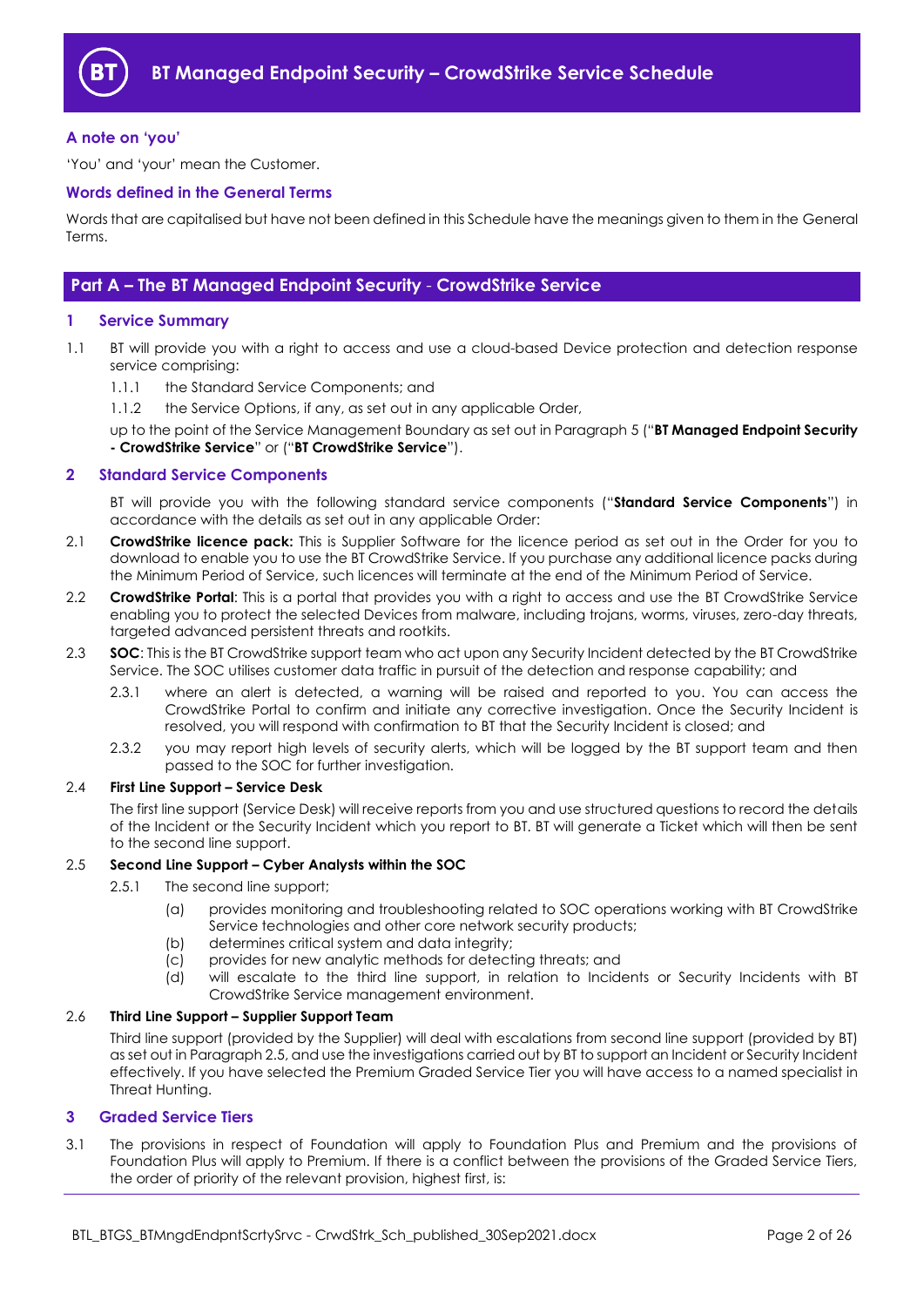

- 3.1.1 Premium;
- 3.1.2 Foundation Plus; and
- 3.1.3 Foundation.
- 3.2 You will choose one of the Graded Service Tiers, some of the features of which are set out in the tables below, as set out in any applicable Order:

|                               | <b>Foundation</b>                        | <b>Foundation Plus</b> | Premium |
|-------------------------------|------------------------------------------|------------------------|---------|
| Service                       |                                          |                        |         |
| <b>Falcon Prevent</b>         | ✓                                        |                        |         |
| Falcon Intel                  |                                          |                        | ✓       |
| <b>Falcon Device Control</b>  | Optional - at<br>an additional<br>Charge |                        |         |
| Falcon Insight                | ×                                        |                        |         |
| <b>Falcon OverWatch</b>       | $\pmb{\times}$                           |                        |         |
| <b>Falcon Discover</b>        | $\pmb{\times}$                           | ×                      |         |
| <b>Threat Graph</b>           | ×                                        |                        |         |
| Eagle-I Enriched Intelligence | ×                                        |                        |         |
| Automated Remediation         | ×                                        |                        |         |

- 3.3 The Foundation Graded Service Tier will provide enhanced capabilities to ensure that deployment, operational and management issues are resolved as quickly as possible. It includes extended coverage hours and direct engagement with the BT SOC team. The SOM will carry out a review every six months in accordance with Paragraph [8.4.1.](#page-5-0)
- 3.4 The Foundation Plus Graded Service Tier will provide prioritised case handling, quarterly health checks and reports. The SOM will carry out a quarterly review in accordance with Paragraph [8.4.2.](#page-6-0)
- 3.5 If you have selected the Premium Graded Service Tier the SOM will carry out a review not less than monthly in accordance with Paragraph [8.4.3.](#page-6-1)
- 3.6 If you have selected either the Foundation Plus Graded Service Tier, or the Premium Graded Service Tier, you will automatically receive Eagle-I Enriched Intelligence and, Automated Remediation services. However, subject to Paragraph [3.10.4](#page-3-0) below, for Automated Remediation, you may specify that you do not wish for this component of the Services to be included in your Order. For the avoidance of doubt, please note that Eagle-I Enriched Intelligence (as detailed in Paragrap[h 3.9](#page-2-0) below) shall form a standard component of the Services and cannot be deselected in any Order.
- 3.7 In each of the Graded Service Tiers, the SOM will provide guidance to ensure effective implementation, operation and management of the BT CrowdStrike Service.
- 3.8 Threat Graph is mandatory at Foundation Plus and Premium Graded Service Tiers. You will select one of five alternative Threat Graph options which BT will discuss with you.

### <span id="page-2-0"></span>3.9 **Eagle-I Enriched Intelligence**

Eagle-I Enriched Intelligence is part of the Foundation Plus and Premium Graded Service Tiers (detailed in paragraph [3.10](#page-2-1) below) which, within the aforementioned Service Tiers, is provided together with Automated Remediation (unless the Automated Remediation component is deselected under Paragraph [3.10.4](#page-3-0) below.) This is an addition to the service element currently provided under Paragraph [2.3.1](#page-1-7) above where the BT Crowdstrike support team detect an alert and subsequently raise a warning to you, via the Crowdstrike Portal. Under Eagle-I Enriched Intelligence, the BT Crowdstrike support team shall use BT's Eagle-I Platform to provide you with the following:

- <span id="page-2-2"></span>3.9.1 enriched incident alerts, which contains additional detail on the reported security incident, which may include but is not limited to: the identity of the threat actor, the systems which those threat actors have targeted, as well as the likely business impact of the security incident; and
- 3.9.2 recommended mitigating action which should be taken to address the threat that has been reported under Paragraph [3.9.1](#page-2-2) above ("**Remediating Action**".)

### <span id="page-2-1"></span>3.10 **Automated Remediation**

3.10.1 Automated Remediation is part of the Foundation Plus and Premium Graded Service Tiers and is provided in conjunction with Eagle-I Enriched Intelligence (detailed in Paragraph [3.9](#page-2-0) above.) For the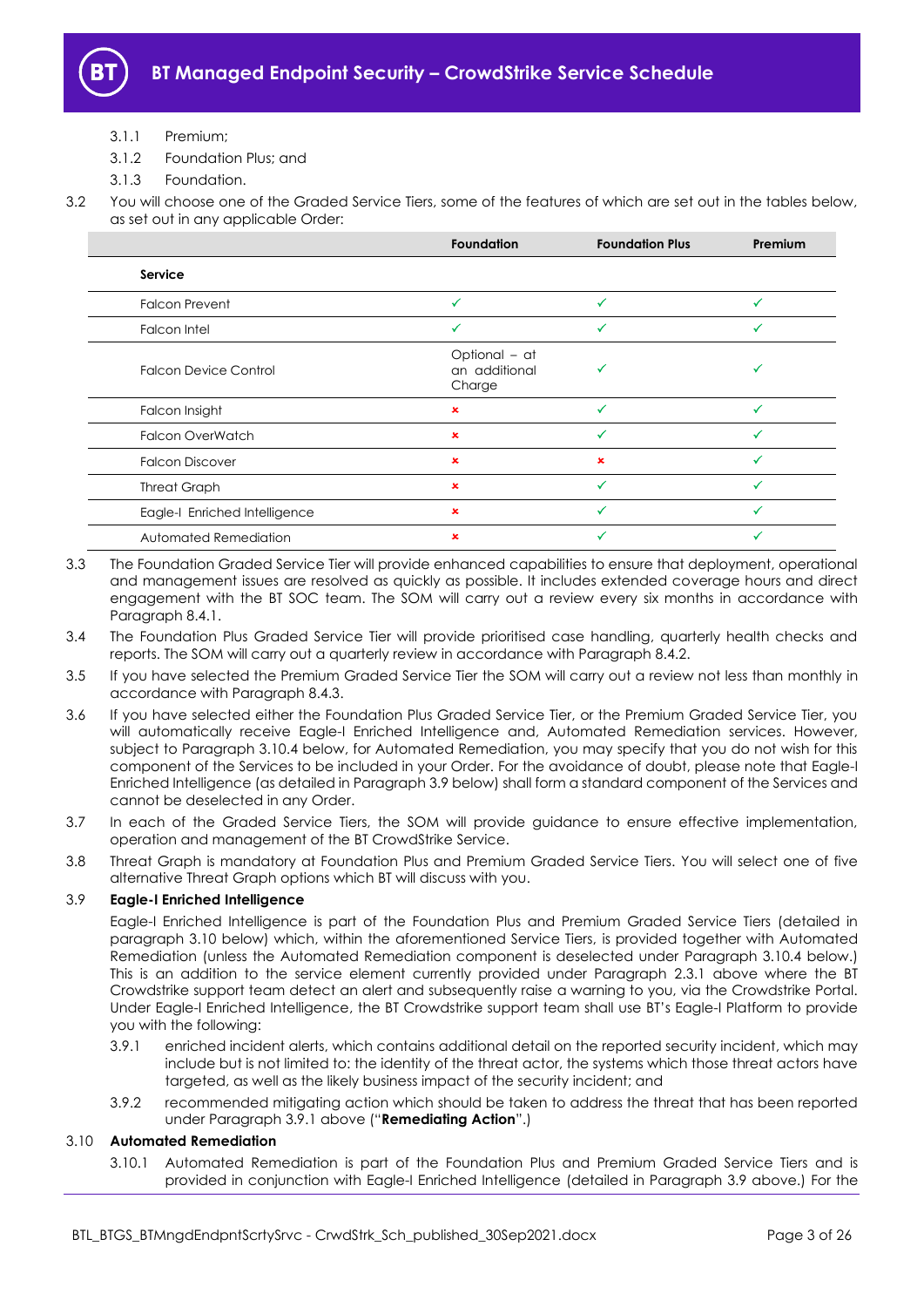avoidance of doubt, Automated Remediation is available only in conjunction with Eagle-I Enriched Intelligence. Following the provision to you of an enhanced incident alert, as specified in Paragraph [3.9.1,](#page-2-2) the Crowdstrike support team shall automatically implement any Remediating Action in respect of the specific endpoint Device which has been affected by the security incident, subject to Paragraphs [3.10.2](#page-3-1) and [3.10.3](#page-3-2) below.

- <span id="page-3-1"></span>3.10.2 You must have agreed with BT at the outset of the Order that BT can automatically take Remediating Action in relation to specific endpoint Devices which are in-scope of the BT CrowdStrike Service. You must fulfil your obligations, both before and during the Service, as detailed in Paragraph [10](#page-10-2) of this Schedule, in order for BT to take any Remediating Action. These obligations include but are not limited to identifying to BT in advance of commencement of the Services (as well as keeping BT informed during the Services) of the specific endpoint Devices to which BT is authorised to automatically take Remediating Action. BT shall not be responsible for any impact on endpoint Devices, Customer Equipment, or your wider Network, of Remediating Action which BT takes on a specific endpoint Device(s), where you have not identified to BT that it should not in fact take automatic Remediating Action in respect of that specific endpoint Device(s).
- <span id="page-3-2"></span>3.10.3 Where you wish for BT to take Remediating Action, but do not wish for BT to automatically take such Remediating Action for specific endpoint Devices, you may specify that BT is to instead seek your prior approval before implementing any Remediating Action in respect of those specific endpoint Devices.
- <span id="page-3-4"></span><span id="page-3-3"></span><span id="page-3-0"></span>3.10.4 Deselection of Automated Remediation
	- (a) If, prior to the Customer Committed Date, you do not wish for BT to automatically take Remediating Action for any endpoint Devices as part of the Service, you may give written notice to BT that you do not wish for the Automated Remediation component of the Service to be included in your Order.
	- (b) If, during the term of the Services, you do not wish for the Automated Remediation component of the Service to be included in your Order, you may also elect to remove the Automated Remediation by giving written notice to BT. Where you have given written notice during the term of the Service that you no longer wish for Automated Remediation to be included in the Service, BT shall confirm in writing that it has received your request and confirm the date from which Remediating Action shall no longer be taken by BT.
	- (c) For the avoidance of doubt, where you give BT written notice of your deselection of the Automated Remediation component of the Service, either before the Service is commenced by BT (as per Paragraph [\(a\)](#page-3-3) above) or during the operation of the Service (as per Paragraph [\(b\)](#page-3-4) above), this shall not result in any reduction to the Charges which are payable in line with the selected Service Tier. Furthermore, by giving written notice to deselect Automated Remediation from the Service, you hereby confirm that you shall be responsible for implementing any Remediating Action which BT recommends as part of the Eagle-I Enriched Intelligence and that BT shall not be responsible for taking any such Remediating Action nor liable for the results of any Remediating Action undertaken by you.
- 3.11 Dependant on the Graded Service Tier which you have chosen, you will be provided with support from BT as set out in the table below:

|                                                                                   | <b>Foundation</b> | <b>Foundation Plus</b> | Premium |
|-----------------------------------------------------------------------------------|-------------------|------------------------|---------|
| <b>BT Support</b>                                                                 |                   |                        |         |
| Implementation                                                                    |                   |                        |         |
| Advise you of high impact Incidents and<br>Security Incidents                     |                   |                        |         |
| Service availability monitoring                                                   |                   | ✓                      |         |
| Change management                                                                 |                   |                        |         |
| Security Incident triage                                                          | ×                 |                        |         |
| of confirmed<br>Security<br>Advise<br><b>YOU</b><br>Incidents and recommendations | x                 |                        |         |
| Ligison with other BT Service Desks where<br>you have other security products     | ×                 |                        |         |
| Enriched intelligence reports with further<br>detail from BT's Eagle-I Platform   | ×                 |                        |         |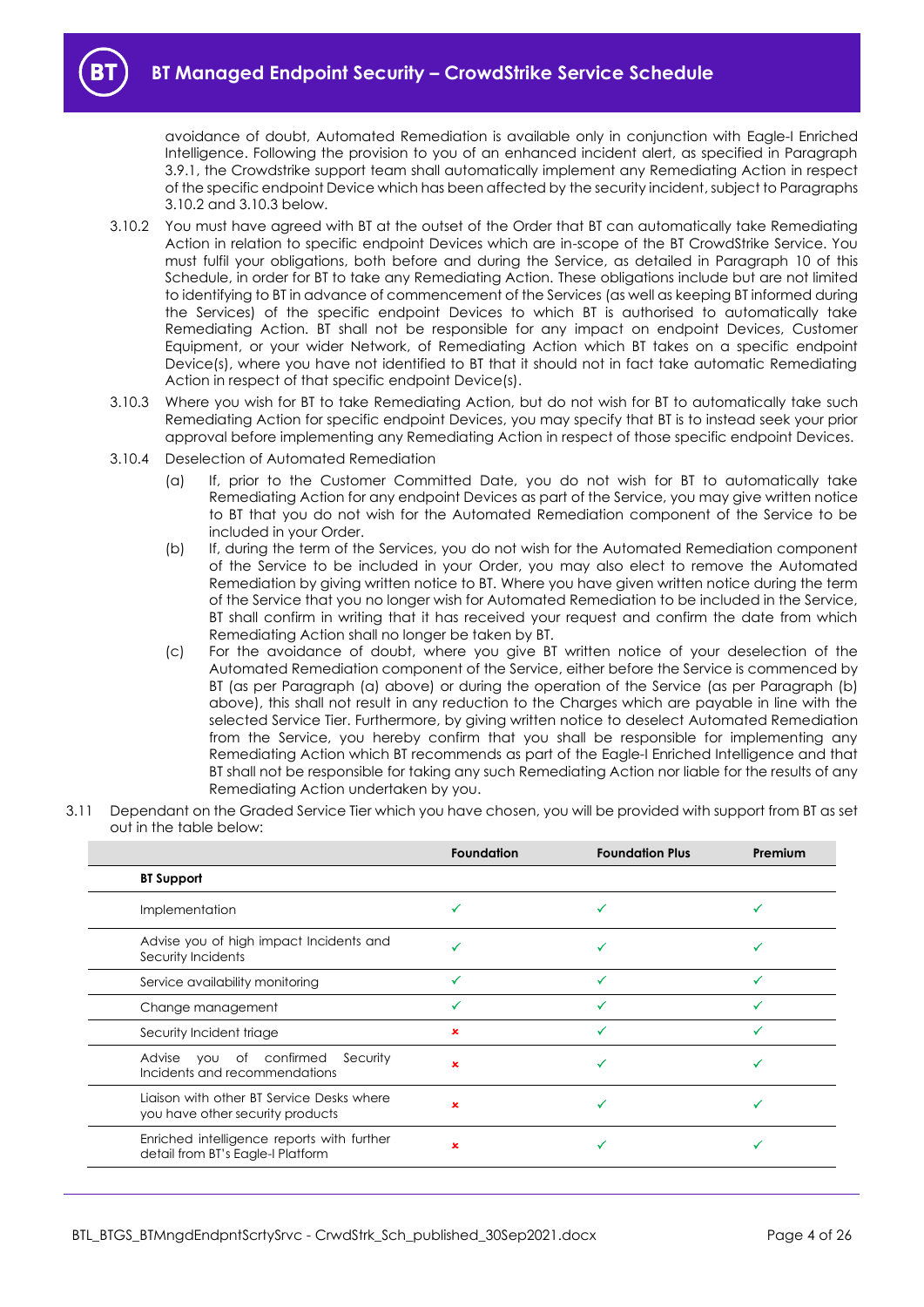|                                                                              | <b>Foundation</b> | <b>Foundation Plus</b>                 | Premium                                            |
|------------------------------------------------------------------------------|-------------------|----------------------------------------|----------------------------------------------------|
| automated<br>remedial<br>Pre-approved<br>action on specific endpoint Devices | $\mathbf x$       |                                        |                                                    |
| SOM reporting                                                                | 6 monthly         | Quarterly                              | Monthly                                            |
| Proactive monitoring, managed Threat<br>Hunting and reactive remediation     | ×                 |                                        | <i>(Proactive)</i><br>Threat<br>Hunting)           |
| Security Incident log retention                                              | 7 days            | days or as<br>agreed by the<br>Parties | 7 days or as<br>agreed<br><b>bv</b><br>the Parties |

### <span id="page-4-0"></span>**4 Service Options**

BT will provide you with any of the following options ("**Service Options**") as set out in any applicable Order and in accordance with the details as set out in that Order.

### 4.1 **Security Incident Response**

The Security Incident Response Service Option is available with the Foundation Plus and Premium Graded Service Tiers and provides a Security Incident triage service which includes a response to business critical Security Incidents on Devices protected by the BT CrowdStrike Service. BT provides no management service in relation to this Service Option.

### <span id="page-4-1"></span>**5 Service management Boundary**

- 5.1 BT will provide and manage the BT CrowdStrike Service in accordance with Parts A, B and C of this Schedule and as set out in any applicable Order up to the CrowdStrike Portal in the cloud, ("**Service Management Boundary**").
- 5.2 BT will have no responsibility for the BT CrowdStrike Service outside the Service Management Boundary.
- 5.3 BT does not make any representations, whether express or implied, about whether the BT CrowdStrike Service will operate in combination with any Customer Equipment or other equipment and software.
- <span id="page-4-5"></span>5.4 BT does not make any representations or warranties, whether express or implied, as to any outcomes of Remediating Action (whether taken by: (i) BT; or (ii) you (where you have deselected Automated Remediation as per Paragrap[h 3.10](#page-2-1) above)) in respect of specific endpoint Devices, including but not limited to any reduction in the threat impact on any specific endpoint Device, any Customer Equipment or your wider Network.

#### <span id="page-4-2"></span>**6 Associated Services**

- <span id="page-4-6"></span>6.1 You will have the following services in place that will connect to the BT CrowdStrike Service which is necessary for the BT CrowdStrike Service to function and will ensure that these services meet the minimum technical requirements that BT specifies:
	- 6.1.1 an IP connection allowing BT CrowdStrike Service to connect to the cloud based CrowdStrike Portal; and
	- 6.1.2 an Internet connection with sufficient bandwidth,

#### (each an "**Enabling Service**").

- 6.2 The BT CrowdStrike Service will only operate on certain operating systems which will be advised by BT and can be found at [https://www.crowdstrike.com/endpoint-security-products/crowdstrike-falcon-faq/.](https://www.crowdstrike.com/endpoint-security-products/crowdstrike-falcon-faq/)
- 6.3 If BT provides you with any services other than the BT CrowdStrike Service (including, but not limited to any Enabling Service) this Schedule will not apply to those services and those services will be governed by their separate terms.

### <span id="page-4-3"></span>**7 Equipment**

BT does not make any representations, whether express or implied, about whether the BT CrowdStrike Service will operate in combination with any Customer Equipment or other equipment and software.

### <span id="page-4-4"></span>**8 Specific Terms**

### 8.1 **Minimum Period of Service and Renewal Periods**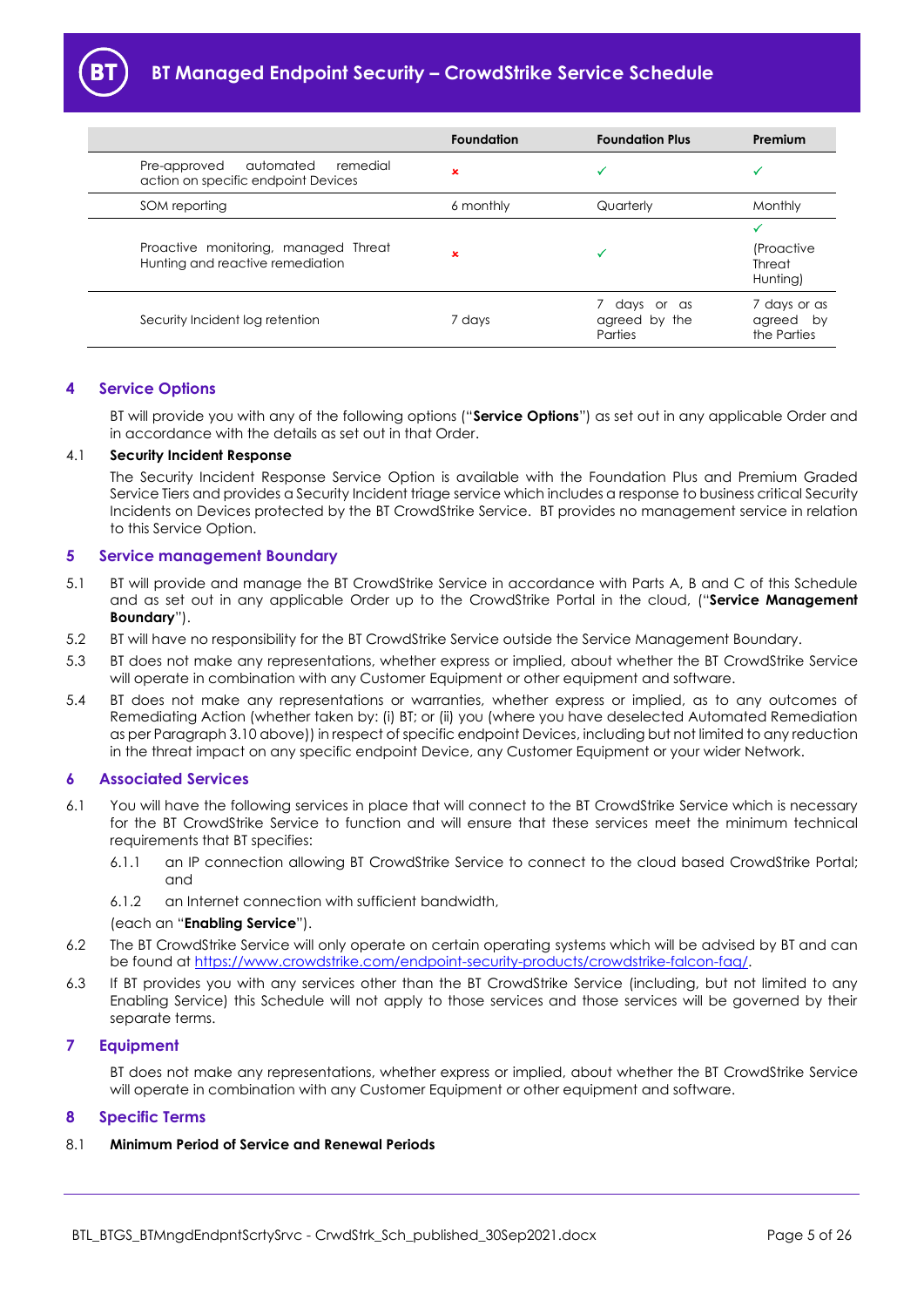

- <span id="page-5-1"></span>8.1.1 You may request an extension to the BT CrowdStrike Service for a Renewal Period by Notice in writing to BT at least 90 days before the end of the Minimum Period of Service or Renewal Period ("**Notice of Renewal**").
- 8.1.2 If you issue a Notice of Renewal in accordance with Paragraph [8.1.1,](#page-5-1) BT will extend the BT CrowdStrike Service for the Renewal Period and both of us will continue to perform each of our obligations in accordance with the Contract.
- 8.1.3 If you do not issue a Notice of Renewal in accordance with Paragrap[h 8.1.1,](#page-5-1) BT will cease delivering the BT CrowdStrike Service at the time of 23:59 on the last day of the Minimum Period of Service or Renewal Period.

#### <span id="page-5-6"></span>8.1.4 **Notice to Amend**

- (a) BT may propose changes to this Schedule, the General Terms or the Charges (or any of them) by giving you Notice at least 90 days prior to the end of the Minimum Period of Service and each Renewal Period ("**Notice to Amend**").
- <span id="page-5-2"></span>(b) Within 10 days of any Notice to Amend, you will provide BT Notice:
	- (i) agreeing to the changes BT proposed, in which case those changes will apply from the beginning of the following Renewal Period;
	- (ii) requesting revisions to the changes BT proposed, in which case both of us will enter into good faith negotiations for the remainder of that Minimum Period of Service or Renewal Period, as applicable, and, if agreement is reached, the agreed changes will apply from the beginning of the following Renewal Period; or
	- (iii) terminating the Contract at the end of the Minimum Period of Service or Renewal Period, as applicable.
- <span id="page-5-3"></span>(c) If we have not reached agreement in accordance with Paragraph [8.1.4\(b\)\(ii\)](#page-5-2) by the end of the Minimum Period of Service or the Renewal Period, the terms of this Schedule will continue to apply from the beginning of the following Renewal Period unless you give Notice in accordance with Paragraph [8.1.4\(b\)\(iii\)](#page-5-3) or BT may give Notice of termination, in which case BT will cease delivering the BT CrowdStrike Service at the time of 23:59 on the last day of the Minimum Period of Service or subsequent Renewal Period as applicable.

#### 8.2 **Customer Committed Date**

- 8.2.1 If you request a change to the BT CrowdStrike Service or any part of the BT CrowdStrike Service, then BT may revise the Customer Committed Date to accommodate that change.
- 8.2.2 BT may expedite delivery of the BT CrowdStrike Service for operational reasons or in response to a request from you, but this will not revise the Customer Committed Date.

### <span id="page-5-5"></span>8.3 **EULA**

- 8.3.1 BT will only provide the BT CrowdStrike Service if you have entered into the end user licence agreement with the Supplier in the form set out at Appendix 1, as may be amended or supplemented from time to time by the Supplier ("**EULA**").
- 8.3.2 You will observe and comply with the EULA for all and any use of the applicable Software.
- 8.3.3 In addition to what it says in Clause 15 of the General Terms, if you do not comply with the EULA, BT may restrict or suspend the BT CrowdStrike Service upon reasonable Notice, and:
	- (a) you will continue to pay the Charges for the BT CrowdStrike Service until the end of the Minimum period of Service or Renewal Period; and
	- (b) BT may charge a re-installation fee to re-start the BT CrowdStrike Service.
- 8.3.4 You will enter into the EULA for your own benefit and the rights, obligations, acknowledgements, undertakings, warranties and indemnities granted in accordance with the EULA are between you and the Supplier and you will deal with the Supplier with respect to any loss or damage suffered by either of you as such loss or damage will not be enforceable against BT.
- 8.3.5 Where the EULA is presented in a 'click to accept' function and you require BT to configure or install Software on your behalf, BT will do so as your agent and bind you to the EULA.

#### <span id="page-5-7"></span><span id="page-5-0"></span>8.4 **Reviews**

- <span id="page-5-4"></span>8.4.1 Foundation
	- (a) The Security Optimisation Manager will carry out a review six monthly as follows:
		- (i) a BT CrowdStrike Service review focussing on the performance of the BT CrowdStrike Service; and
		- (ii) an end of life review on an ongoing basis. The Security Optimisation Manager will provide you with a report summarising the applications and software that are managed by BT on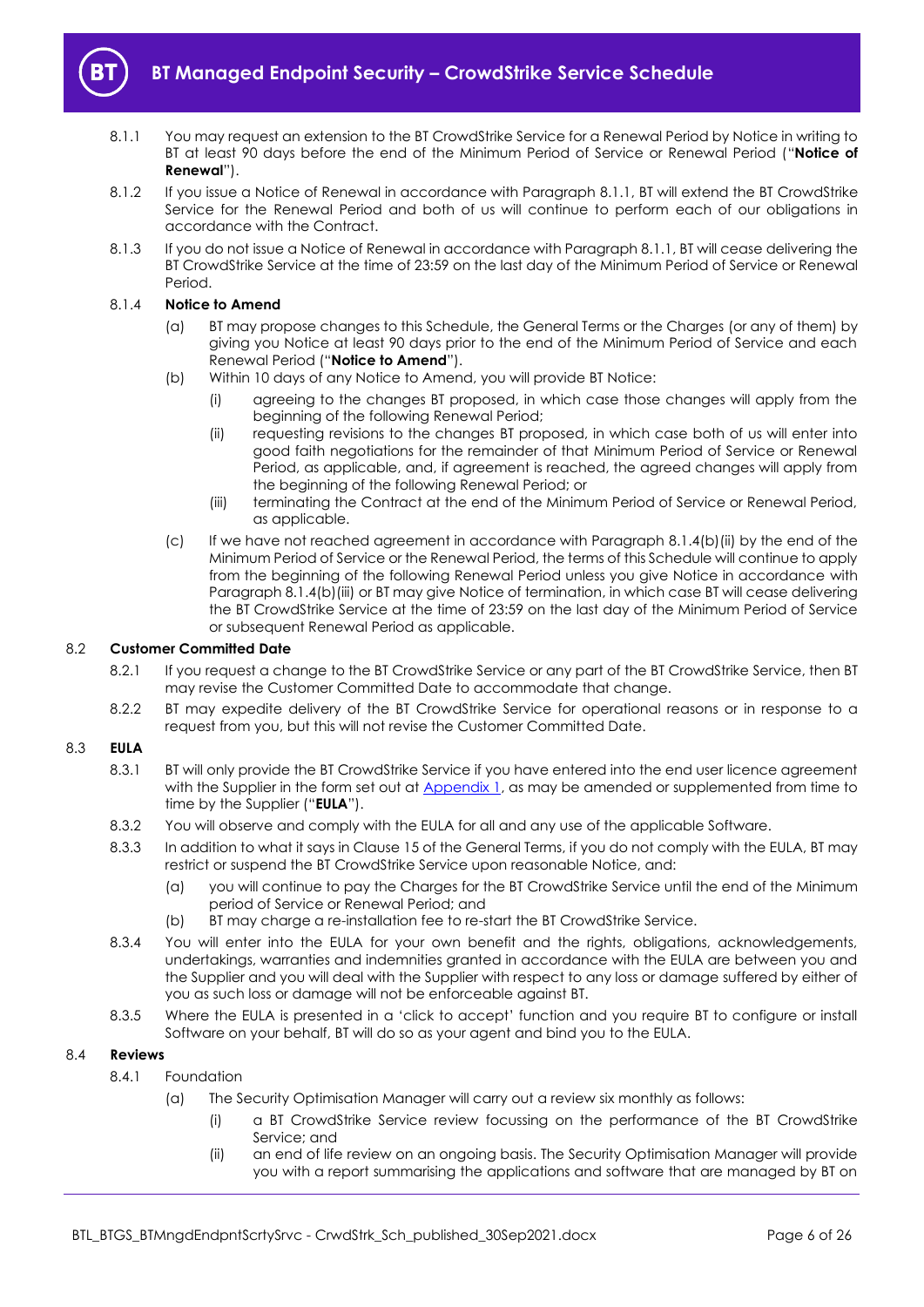your behalf as part of the BT CrowdStrike Service that will go end of life within the following six months. The report will include applications and software advised to you previously that are past end of life and that require immediate action by you.

- (b) Reports on the review will be made to you via the CrowdStrike Portal.
- (c) If requested by you and if agreed to by BT, both of us may hold a conference call to discuss the report.
- (d) If BT has agreed to participate in a conference call you will ensure that any report the Security Optimisation Manager provides you with will be reviewed by your suitably qualified personnel who are participating in the conference call prior to the conference call taking place.
- <span id="page-6-2"></span>(e) You will take appropriate action to address issues as recommended by the Security Optimisation Manager:
	- (i) in respect of the BT CrowdStrike Service including implementing security improvements as agreed with the Security Optimisation Manager or as advised by the Security Optimisation Manager as your responsibility; and
	- (ii) in respect of the end of life review or as set out in the end of life review report.

#### <span id="page-6-0"></span>8.4.2 Foundation Plus

- (a) The Security Optimisation Manager will carry out a review quarterly as follows:
	- (i) a BT CrowdStrike Service review focussing on the performance of the BT CrowdStrike Service;
	- (ii) a review of your CSP(s) focussing on the effectiveness of the rules applied to the CSP(s) and the need to fine tune or amend the rules of your CSP(s); and
	- (iii) an end of life review as set out in Paragraph [8.4.1\(a\)\(ii\).](#page-5-4)
- (b) In addition to taking the action set out in Paragraph [8.4.1\(e\),](#page-6-2) you will be responsible for initiating the appropriate change requests in accordance with the CSP Change Management Process to address issues in respect of fine tuning or amending your CSP(s) as recommended by the Security Optimisation Manager.

#### <span id="page-6-1"></span>8.4.3 Premium

- (a) The Security Optimisation Manager will carry out a review at intervals agreed by both of us but not less than monthly as follows:
	- (i) a BT CrowdStrike Service review every month focussing on the performance of the BT CrowdStrike Service;
	- (ii) a review of your CSP(s) focussing on the effectiveness of the rules applied to the CSP(s) and the need to fine tune or amend the rules of your CSP(s); and
	- $(iii)$  an end of life review as set out in Paragraph [8.4.1\(a\)\(ii\).](#page-5-4)
- (b) The Security Optimisation Manager will provide you with a report on the review via the Security Portal or direct to you by e-mail, if agreed by both of us.
- (c) If requested by you and if agreed to by BT, both of us may hold a conference call to discuss the report or BT may attend a meeting at your Site depending on your location to discuss the report with you.
- (d) If BT has agreed to participate in a conference call or attend a meeting at your Site, you will ensure that any report the Security Optimisation Manager provides you with will be reviewed by your suitably qualified personnel who are participating in the conference call or attending the meeting prior to the conference call or meeting taking place.

#### <span id="page-6-3"></span>8.5 **CSP Change Management Process**

- 8.5.1 BT will implement changes to the CSP(s) in response to your request subject to the following process:
	- (a) the authorised Customer Contact will submit requests to change the CSP(s) through the Security Portal, providing sufficient detail and clear instructions as to any changes required. If BT is aware that, or you advise that, you are unable to access the Security Portal, BT will direct you to the appropriate BT personnel to review your request;
	- (b) BT will check each request for its complexity and assess whether the change should be completed via the CSP Change Management Process or whether it requires to proceed in accordance with Clause 31 (Service Amendment) of the General Terms;
	- (c) only CSP changes to rule-sets that define the operation of the BT CrowdStrike Service will be completed via the CSP Change Management Process;
	- (d) any change you request requiring changes to the BT CrowdStrike Service including LAN rearrangements or additional licences will proceed in accordance with Clause 31 (Service Amendment) of the General Terms; and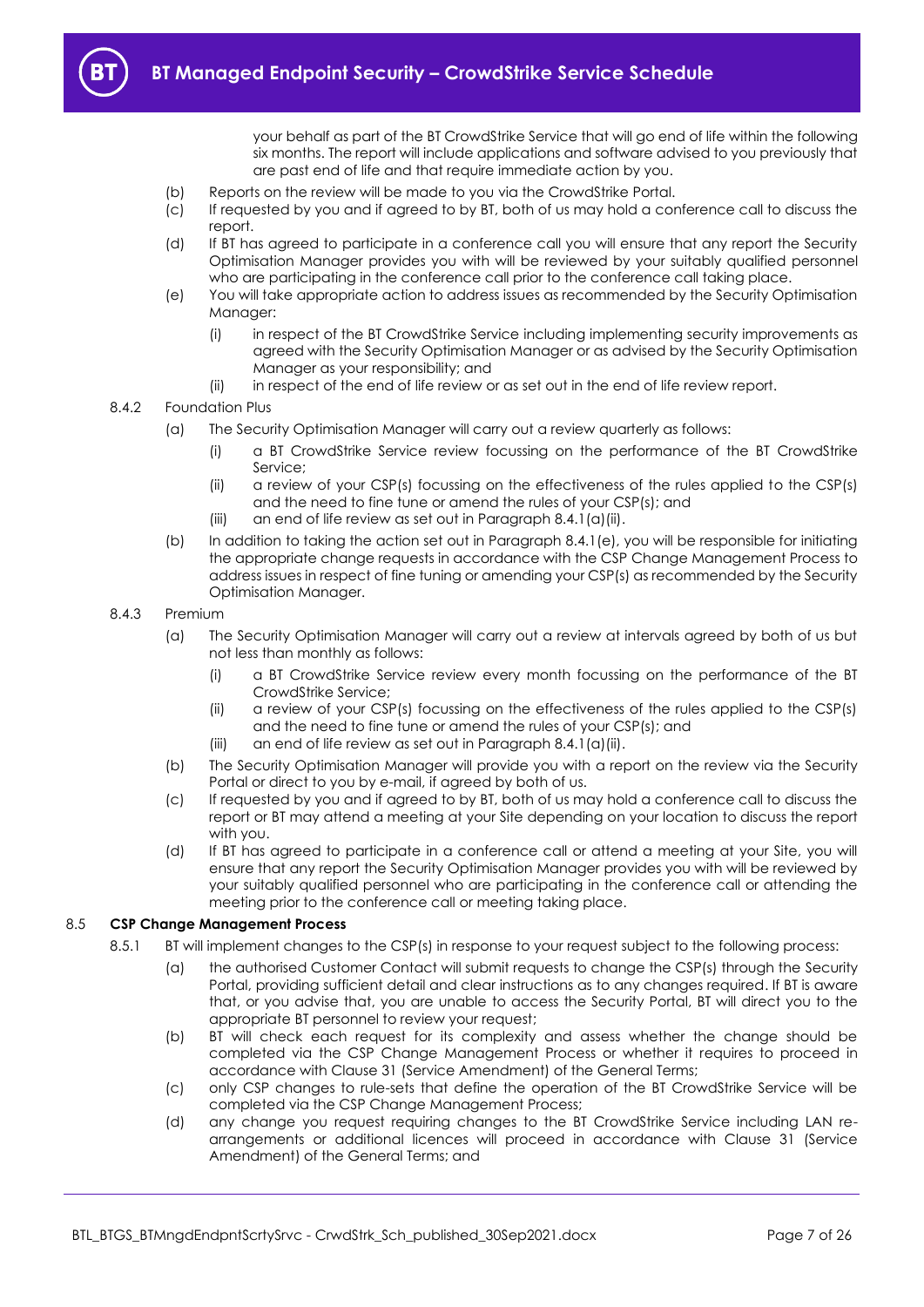

(e) BT may provide you with Professional Services at an additional Charge, at your request, to assist you in writing your change request.

#### 8.5.2 Foundation

- (a) BT will provide secure access to the Security Portal to all pre-agreed and authorised Customer Contacts to enable you to submit your change requests.
- (b) Simple Changes subject to the Reasonable Use Policy set out in Paragraph [8.5.2\(e\)](#page-7-0) are included in the Charaes.
- (c) Complex Change requests will proceed in accordance with Clause 31 (Service Amendment) of the General Terms and BT will charge you the cost of implementing Complex Changes.
- (d) BT will communicate the status of change requests via e-mail to the Customer Contact requesting the change and the status will be available also on the Security Portal for a period of six months.
- <span id="page-7-2"></span><span id="page-7-1"></span><span id="page-7-0"></span>(e) BT will apply the following "**reasonable use**" restrictions ("**Reasonable Use Policy**") for changes to the CSP(s):
	- (i) you will not raise Standard Change requests more frequently than:
		- i. six Simple Changes per month in respect of Foundation;
		- ii. eight Simple Changes per month in respect of Foundation Plus; and
		- iii. 10 Simple Changes per month in respect of Premium;
	- (ii) you will not raise Urgent Change requests more frequently than:
		- i. one Urgent Change per month in respect of Foundation;
		- ii. two Urgent Changes per month in respect of Foundation Plus; and
		- iii. three Urgent Changes per month in respect of Premium;
	- (iii) where BT's measurements show that change requests are being raised more frequently than as set out in Paragraphs [8.5.2\(e\)\(i\)a](#page-7-1)n[d 8.5.2\(e\)\(ii\),](#page-7-2) BT may, either:
		- i. aggregate your requests over a period of time, so that they may be implemented more efficiently. In this event there may be some implementation delays; or
		- ii. review your requirements and agree with you an appropriate alternative implementation process and any associated charges.
- (f) You will not, and ensure that Users with access to the Security Portal do not, submit any unauthorised changes.
- (g) BT will use reasonable endeavours to implement an Emergency Change as quickly as is reasonably practicable. BT may charge you the cost of implementing an Emergency Change.
- (h) You are deemed to have approved all changes to the CSP(s) that you submit to BT.
- (i) You are responsible for the impact of BT implementing the changes and BT is not liable for any consequences arising from the impact of the implementation of the changes.
- 8.5.3 Foundation Plus
	- (a) The authorised Customer Contact may submit requests to modify the CSP(s) either through the Security Portal or direct to the Security Optimisation Manager.
- 8.5.4 Premium
	- (a) BT will use reasonable endeavours to identify errors or potential unforeseen consequences of your requested Simple Changes and Complex Changes and advise you appropriately and will not be liable for any consequence arising from:
		- (i) your misspecification of your security requirements in the CSP(s); or
		- (ii) unforeseen consequences of a correctly specified and correctly implemented CSP(s).

### 8.6 **Invoicing**

- <span id="page-7-4"></span><span id="page-7-3"></span>8.6.1 BT will invoice you for the following Charges in the amounts set out in any applicable Order:
	- (a) Installation Charges, on the Service Start Date, or where the installation period is estimated to be longer than one month, monthly in arrears starting from when you place an Order until the Service Start Date;
	- (b) Recurring Charges:
		- (i) in advance for the full Minimum Period of Service or a full Renewal Period;
		- (ii) annually in advance; or
		- (iii) monthly in advance on the first day of the relevant month. The monthly payment option incurs a 10 per cent premium over annual billing.

For any period where the BT CrowdStrike Service is provided for less than one month, the Recurring Charges will be calculated on a daily basis;

- <span id="page-7-5"></span>(c) Professional Services; and
- (d) any other Charges as set out in any applicable Order.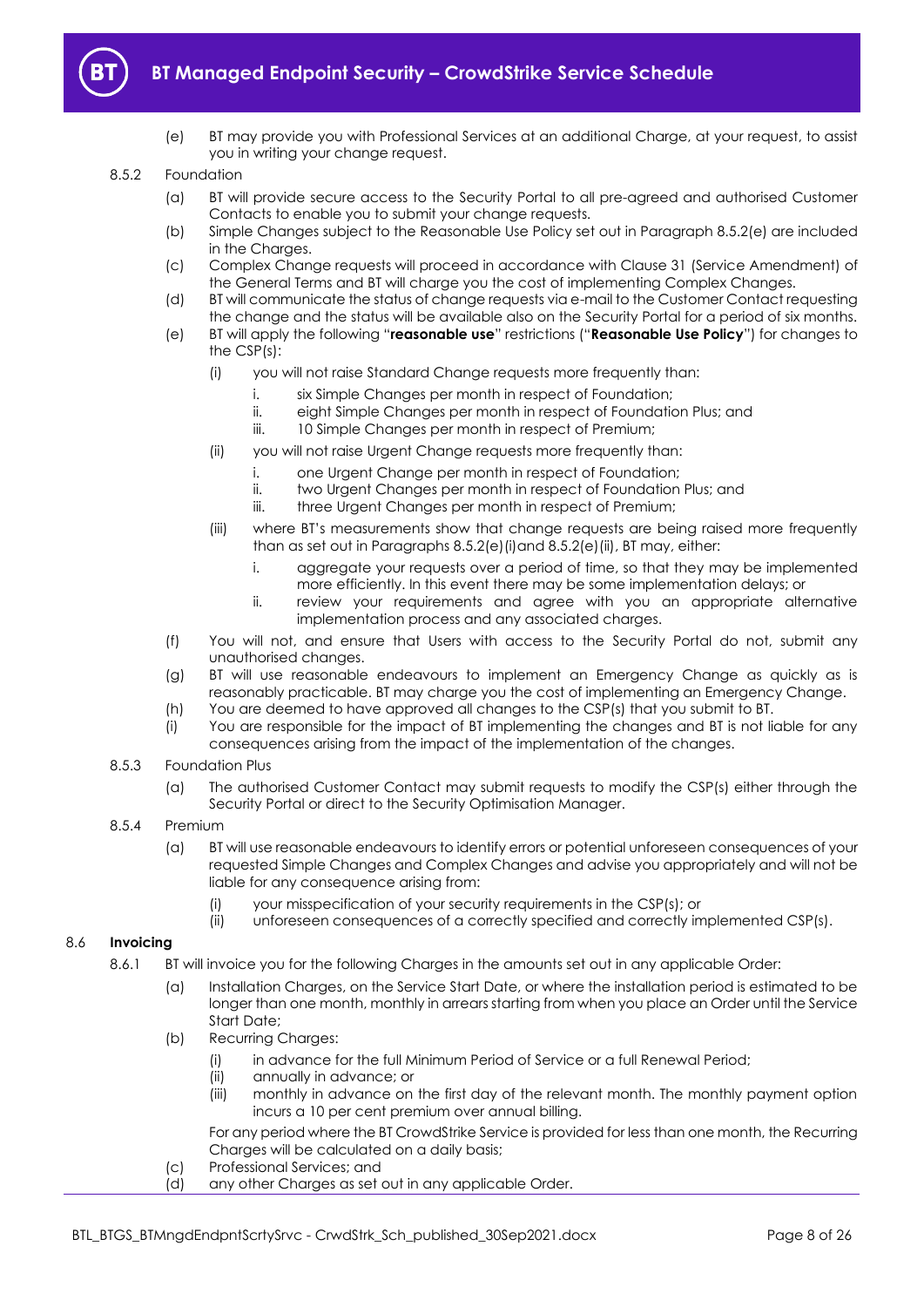

- 8.6.2 BT may invoice you for any of the following Charges in addition to those set out in any applicable Order:
	- (a) Charges for investigating Incidents or Security Incidents that you report to BT where BT finds no Incident or Security Incident or that the Incident or Security Incident is caused by something for which BT is not responsible under the Contract;
	- (b) Charges for commissioning the BT CrowdStrike Service in accordance with Paragrap[h 9.2](#page-10-3) outside of Business Hours;
	- (c) Charges for expediting provision of the BT CrowdStrike Service at your request after BT has informed you of the Customer Committed Date;
	- (d) Any Termination Charges incurred in accordance with Paragraph [8.7.2](#page-8-0) upon termination of the BT CrowdStrike Service; and
	- (e) any other Charges as otherwise agreed between both of us.
- 8.6.3 Where BT has agreed that the BT CrowdStrike Service may be included within one of BT's standard pricing packages or schemes, during the period that the BT CrowdStrike Service is included in the pricing package or scheme, the Charges specified in the Order may be amended by the terms of the pricing package or scheme and upon termination of the pricing package or scheme, the Charges will revert to those specified in the Order.

#### 8.7 **Cancellation and Termination Charges**

### 8.7.1 **Cancellation Charges**

For the purposes of Clause 16 of the General Terms, if you cancel an Order, or part of it, any time before the Service Start Date you will pay BT the Cancellation Charges as set out in Clause 16.2 of the General Terms.

### <span id="page-8-0"></span>8.7.2 **Termination Charges**

If you terminate the Contract or the BT CrowdStrike Service, or an individual licence, for convenience in accordance with Clause 17 of the General Terms, you will pay BT:

- (a) all outstanding Charges or payments due and payable under the Contract;
- (b) De-installation Charges;
- (c) any other Charges as set out in any applicable Order; and
- (d) any charges reasonably incurred by BT from a supplier, including the Supplier, as a result of the early termination.
- 8.7.3 In addition to the Charges set out at Paragrap[h 8.7.2](#page-8-0) above, if you terminate during the Minimum Period of Service or any Renewal Period, you will pay BT:
	- (a) for any parts of the BT CrowdStrike Service that were terminated during the first 12 months of the Minimum Period of Service or Renewal Period, Termination Charges, as compensation, equal to:
		- (i) 100 per cent of the Recurring Charges for any remaining months of the first 12 months of the Minimum Period of Service; and
		- (ii) any waived Installation Charges;
	- (b) for any parts of the BT CrowdStrike Service that were terminated during the second 12 months of the Minimum Period of Service or Renewal Period Termination Charges as compensation, equal to 100 per cent of the Recurring Charges for any remaining months of the second 12 months of the Minimum Period of Service; and
	- (c) for any parts of the BT CrowdStrike Service that were terminated during the third 12 months of the Minimum Period of Service or Renewal Period Termination Charges as compensation, equal to 100 per cent of the Recurring Charges for any remaining months of the third 12 months of the Minimum Period of Service.
- 8.7.4 BT will refund you any money you have paid in advance after deducting any Charges or other payments due to BT under the Contract.

#### 8.8 **Upgrade to a Higher Graded Service Tier**

- 8.8.1 You may upgrade to a higher Graded Service Tier during the Minimum Period of Service.
- 8.8.2 The Minimum Period of Service will continue to apply to the upgraded Graded Service Tier.
- 8.8.3 If you pay in advance for the full Minimum Period of Service as set out in Paragraph [8.6.1\(b\)\(i\),](#page-7-3) BT will invoice you for and you will pay BT the difference in Charges between the lower and higher Graded Service Tiers for the remainder of the Minimum Period of Service.
- 8.8.4 If you pay annually in advance as set out in Paragraph [8.6.1\(b\)\(ii\),](#page-7-4) BT will invoice you for and you will pay BT the difference in Charges between the lower and the higher Graded Service Tiers for the period of the Minimum Period of Service that you have paid in advance. You will commence paying the new Charges for the higher Graded Service Tier from the next billing period.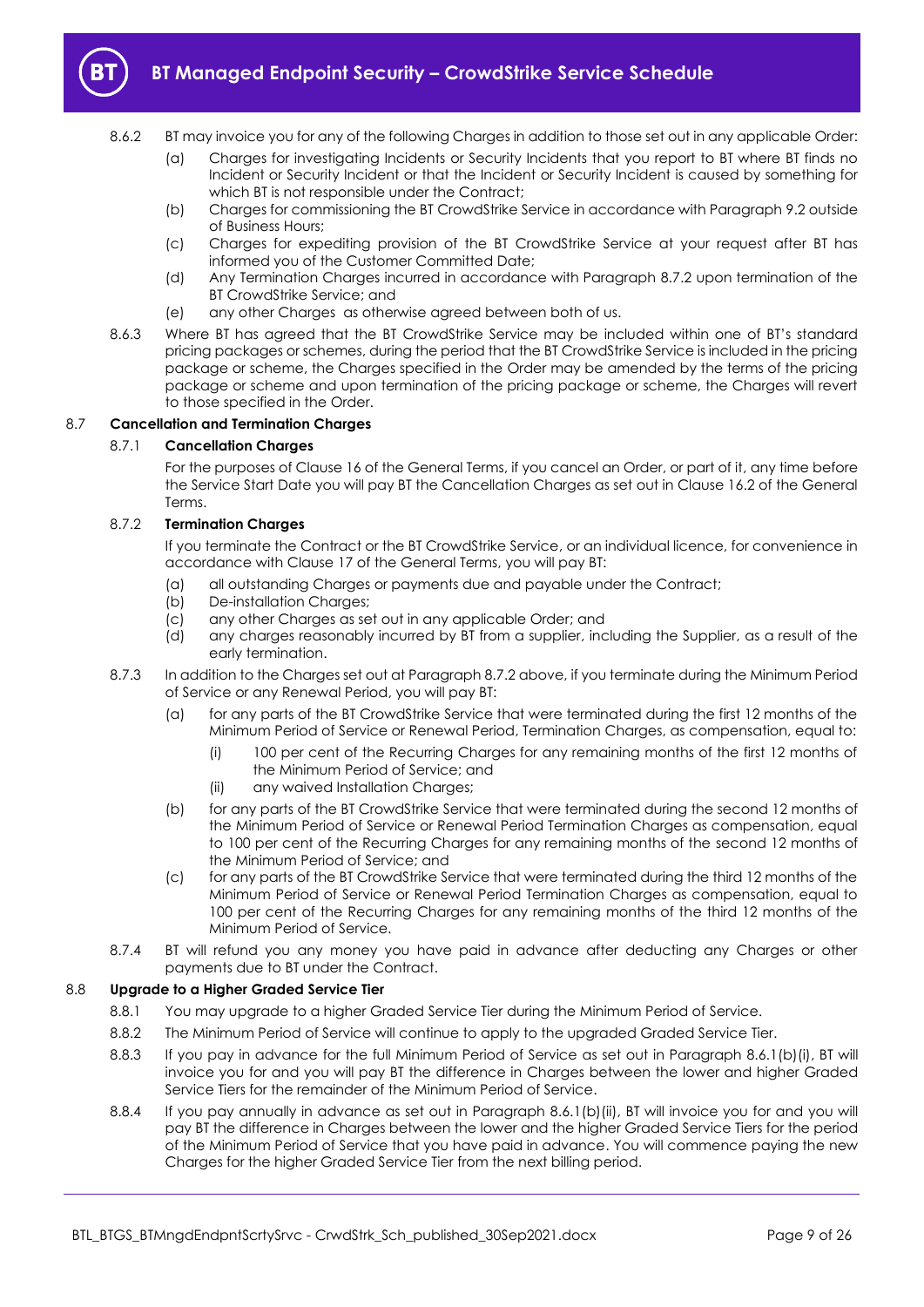

- 8.8.5 If you pay monthly in advance as set out in Paragraph [8.6.1\(b\)\(iii\),](#page-7-5) you will pay the Charges for the higher Graded Service Tier from the billing period one month before the date of the upgrade.
- 8.8.6 You may not downgrade to a lower Graded Service Tier.

### 8.9 **Amendments to the General Terms**

The definition of Software is deleted and replaced with:

"**Software**" means any software in object code format only, and related documentation (whether on tangible or intangible media) that BT or the Supplier provides to you as part of a Service. It includes any embedded software, but it excludes Open Source Software.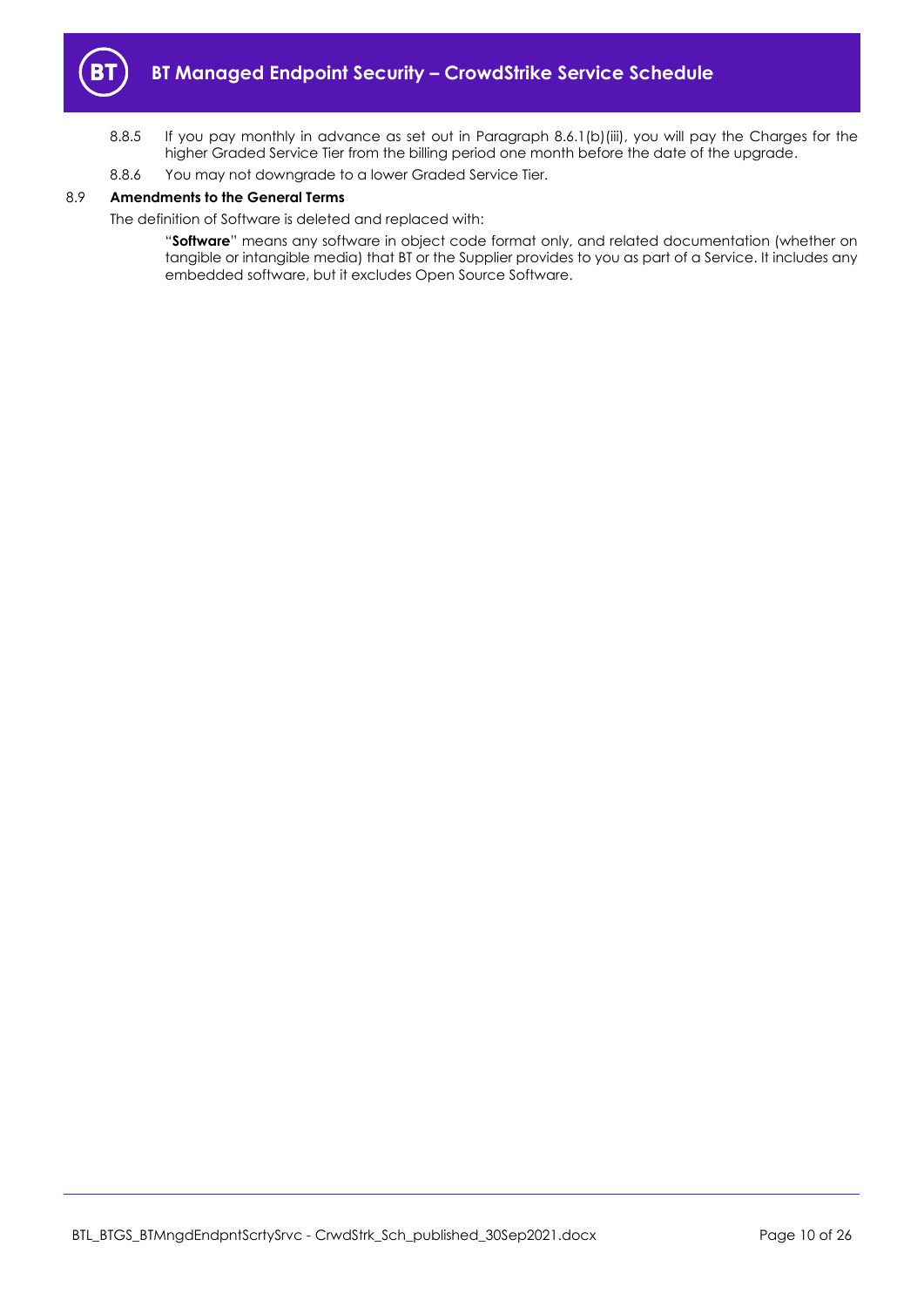

# <span id="page-10-0"></span>**Part B – Service Delivery and Management**

### <span id="page-10-1"></span>**9 BT's Obligations**

#### 9.1 **Service Delivery**

Before the Service Start Date and, where applicable, throughout the provision of the BT CrowdStrike Service, BT will:

- 9.1.1 provide you with contact details for the Service Desk; and
- 9.1.2 comply with all reasonable health and safety rules and regulations and reasonable security requirements that apply at the Site(s) and that you have notified to BT in writing, but BT will not be liable if, as a result of any such compliance, BT is in breach of any of its obligations under this Contract.

#### <span id="page-10-3"></span>9.2 **Commissioning of the Service**

Before the Service Start Date, BT will configure the BT CrowdStrike Service.

#### 9.3 **During Operation**

On and from the Service Start Date, BT:

- 9.3.1 will respond and use reasonable endeavours to remedy an Incident or Security Incident without undue delay and in accordance with the Service Care Levels in Part C of the Contract if BT detects or if you report an Incident or Security Incident;
- 9.3.2 within the applicable Graded Service Tiers, implement any Remediating Action for specific endpoint Devices (where agreed with you in advance that Remediating Action should automatically be taken by BT in respect of those specific endpoint Devices) as quickly as is technically practicable;
- 9.3.3 will maintain or arrange for the CrowdStrike Portal to be maintained to provide you with online access to performance reports;
- 9.3.4 may carry out Maintenance from time to time and will use reasonable endeavours to inform you at least five Business Days before any Planned Maintenance on the BT CrowdStrike Service or the BT Network, however, BT may inform you with less notice than normal, or without notice, where Maintenance is required in an emergency; and
- 9.3.5 may, in the event of a security breach affecting the BT CrowdStrike Service, require you to change any or all of your passwords.

#### 9.4 **The End of the Service**

On termination of the BT CrowdStrike Service by either of us, BT will terminate any rights of access to the CrowdStrike Portal and the Security Portal and stop providing all other elements of the BT CrowdStrike Service.

#### <span id="page-10-2"></span>**10 Your Obligations**

#### 10.1 **Service Delivery**

Before the Service Start Date and, where applicable, throughout the provision of the BT CrowdStrike Service, you will:

- 10.1.1 provide BT with access to any Site(s) during Business Hours, or as otherwise agreed, if required, to enable BT to set up, deliver and manage the BT CrowdStrike Service;
- 10.1.2 provide BT with Notice of any health and safety rules and regulations and security requirements that apply at the Site(s);
- 10.1.3 request that BT configures no more than 100 static or dynamic groups;
- <span id="page-10-4"></span>10.1.4 in jurisdictions where an employer is legally required to make a disclosure to its Users and other employees:
	- (a) inform your Users that as part of the BT CrowdStrike Service being delivered by BT, BT may monitor and report to you the use of any targeted applications by them;
	- (b) ensure that your Users have consented or are deemed to have consented to such monitoring and reporting (if such consent is legally required); and
	- (c) agree that BT will not be liable for any failure by you to comply with this Paragrap[h 10.1.4,](#page-10-4) you will be liable to BT for any Claims, losses, costs or liabilities incurred or suffered by BT due to your failure to comply with this Paragrap[h 10.1.4;](#page-10-4)
- 10.1.5 be responsible for downloading the licence pack, and deploying licensed agent software to the endpoint Devices selected;
- 10.1.6 use best endeavours to remediate any problems encountered during the process of deploying the licensed agent software to the endpoint Devices selected;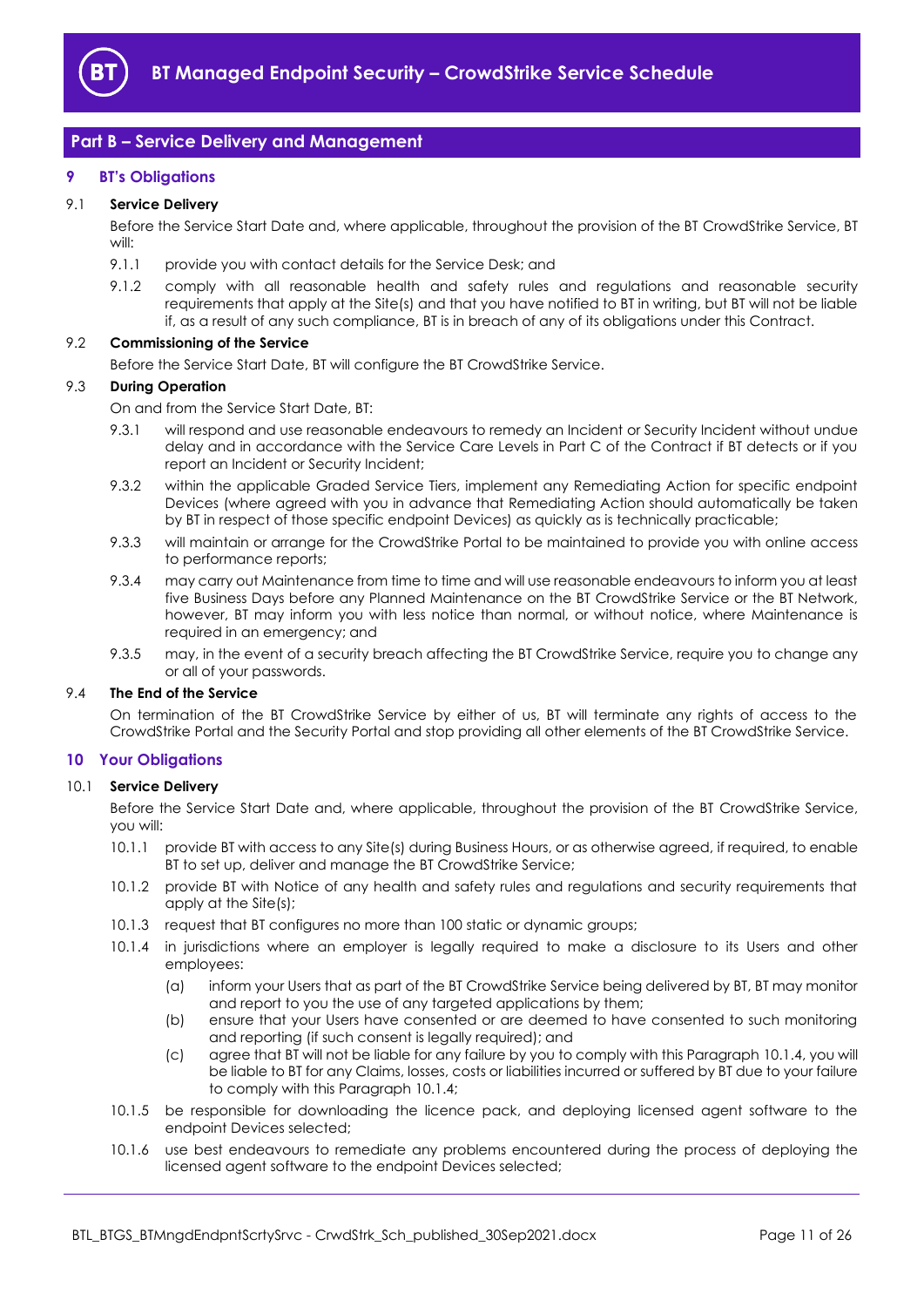

- 10.1.7 provide consent for detection assessment and mitigation of the condition of the endpoint Device;
- 10.1.8 provide consent for sending logs in the form of metadata to the CrowdStrike Platform;
- 10.1.9 be responsible for establishing communication by opening ports and by-passing proxies between the deployed licensed agent software and the BT CrowdStrike Service;
- 10.1.10 identify which employees will have access to the BT CrowdStrike Service, supply BT with their name and email address for their individual role based access to be created;
- 10.1.11 upon receiving the BT CrowdStrike Service access credentials, ensure you successfully complete the account set-up, including password creation;
- 10.1.12 share with BT any relevant internal processes or policies that may affect delivery of the BT CrowdStrike Service, and operations, and BT will advise where these are not compatible with the BT CrowdStrike Service;
- 10.1.13 make available to BT sufficient resources to facilitate ordering, design, and implementation of the BT CrowdStrike Service;
- 10.1.14 nominate a representative(s) for SOC interaction when raising Incidents or Security Incidents;
- 10.1.15 where the Automated Remediation service applies, identify to BT which of your endpoint Devices BT is authorised to automatically implement any Remediating Action towards and which endpoint Devices for which BT must seek your approval before implementing any Remediating Action; and
- 10.1.16 update the policies for any endpoint Devices which you have identified to BT as being within scope of the Automated Remediation service, so that BT may access and automatically implement any Remediating Action in respect of those endpoint Devices. For the avoidance of doubt, BT shall not be liable for the impact of any Remediating Action taken in respect of a specific endpoint Device where you have not communicated clearly to BT that no Remediating Action should be taken automatically by BT in respect of that specific endpoint Device.

#### 10.2 **During Operation**

On and from the Service Start Date, you will:

- 10.2.1 ensure that Users report Incidents and Security Incidents to the Customer Contact and not to the Service Desk;
- 10.2.2 ensure that the Customer Contact will take Incident and Security Incident reports from Users and pass these to the Service Desk using the reporting procedures agreed between both of us, and is available for all subsequent Incident and Security Incident management communications;
- 10.2.3 monitor and maintain any Customer Equipment connected to the BT CrowdStrike Service or used in connection with the BT CrowdStrike Service;
- 10.2.4 ensure that any Customer Equipment that is connected to the BT CrowdStrike Service or that you use, directly or indirectly, in relation to the BT CrowdStrike Service is:
	- (a) connected using the applicable network termination point, unless you have BT's permission to connect by another means;
	- (b) adequately protected against viruses and other breaches of security;
	- (c) technically compatible with the BT CrowdStrike Service and will not harm or damage BT Equipment, the BT Network, or any of BT's suppliers' or subcontractors' network or equipment; and
	- (d) approved and used in accordance with relevant instructions, standards and Applicable Law and any safety and security procedures applicable to the use of that Customer Equipment;
- 10.2.5 immediately disconnect any Customer Equipment, or advise BT to do so at your expense, where Customer Equipment:
	- (a) does not meet any relevant instructions, standards or Applicable Law;
	- (b) contains or creates material that is in breach of the Acceptable Use Policy and you are contacted by BT about such material, and
	- redress the issues with the Customer Equipment prior to reconnection to the BT CrowdStrike Service;
- 10.2.6 maintain a written list of current Users and provide a copy of such list to BT within five Business Days following BT's written request at any time;
- 10.2.7 distribute, manage and maintain access profiles, passwords and other systems administration information relating to the control of Users' access to the BT CrowdStrike Service;
- 10.2.8 provide consent to BT that BT will be granted super administrator access;
- 10.2.9 ensure the security and proper use of all valid User access profiles, passwords and other systems administration information used in connection with the BT CrowdStrike Service and:
	- (a) immediately terminate access for any person who is no longer a User;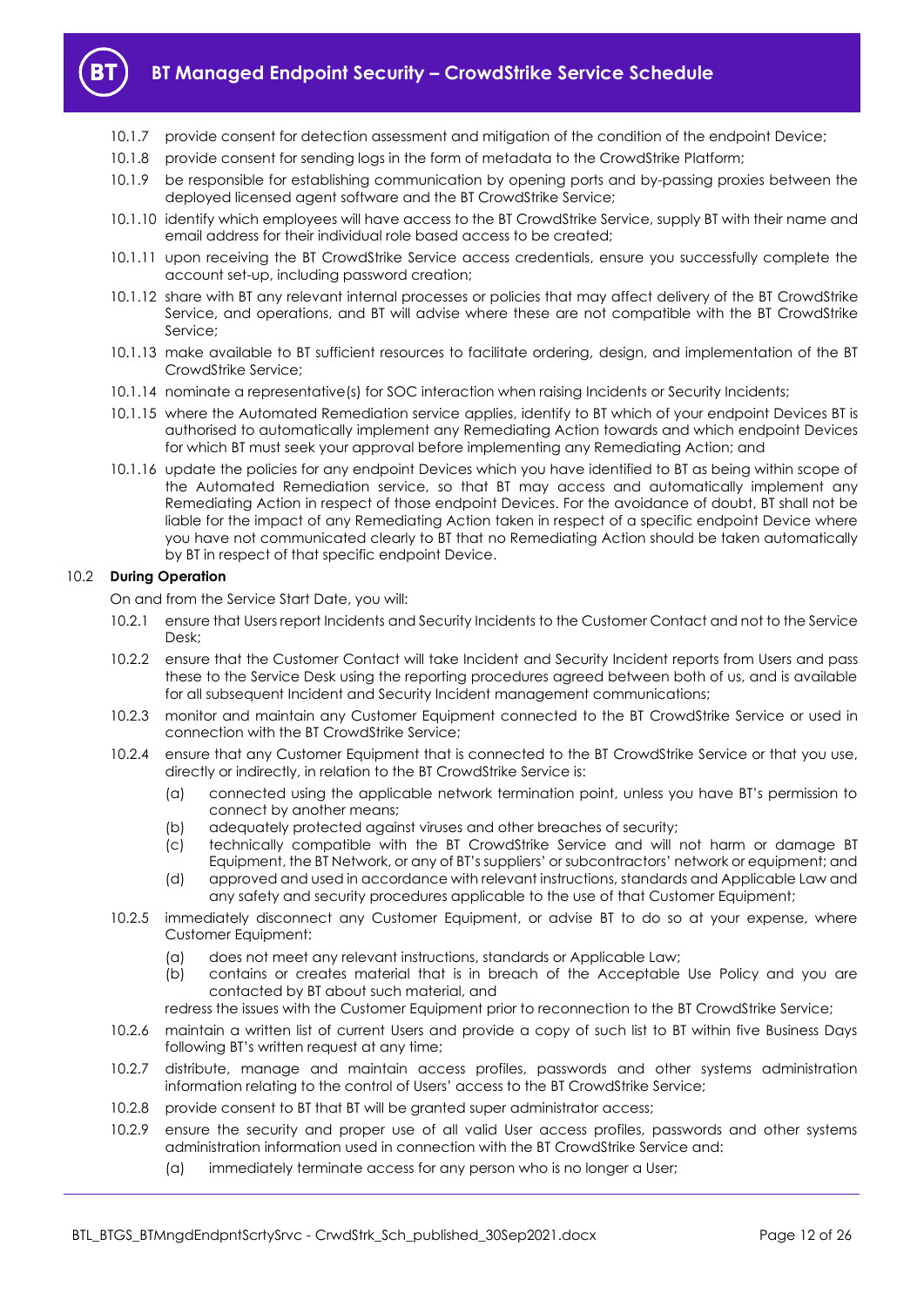

- (b) inform BT immediately if a User's ID or password has, or is likely to, become known to an unauthorised person, or is being or may be used in an unauthorised way;
- (c) take all reasonable steps to prevent unauthorised access to the BT CrowdStrike Service;
- (d) satisfy BT's security checks if a password is lost or forgotten; and
- (e) change any or all passwords or other system administration information used in connection with the BT CrowdStrike Service if BT requests you to do so in order to ensure the security or integrity of the BT CrowdStrike Service;
- 10.2.10 ensure that the maximum number of Users will not exceed the permitted number of User identities as set out in any applicable Order;
- 10.2.11 not allow any User specific subscription to be used by more than one individual User unless it has been reassigned in its entirety to another individual User, in which case you will ensure the prior User will no longer have any right to access or use the BT CrowdStrike Service;
- 10.2.12 for Automated Remediation, keep BT up-to-date as to which endpoint Devices BT is to automatically implement Remediating Action and which endpoint Devices BT is to seek your approval before implementing any Remediating Action. For the avoidance of doubt, BT shall not be liable for taking any Remediating Action in respect of a specific endpoint Device where you have not communicated clearly to BT that no Remediating Action should be taken automatically by BT in respect of that specific endpoint Device; and
- 10.2.13 promptly notify BT in writing where you no longer wish for Automated Remediation to form part of your Service (in line with Paragraph [3.10.4\(b\)](#page-3-4) above) and acknowledge that, where you undertake any Remediating Action, BT shall not be liable for the results of such Remediating Action (as per Paragraph [5.4](#page-4-5) above.)

### <span id="page-12-0"></span>**11 Notification of Incidents and Security Incidents**

- Where you become aware of an Incident or a Security Incident:
- 11.1 The Customer Contact will report it to the Service Desk;
- <span id="page-12-1"></span>11.2 BT will give you a Ticket;
- <span id="page-12-2"></span>11.3 BT will inform you when it believes the Incident or Security Incident is cleared and will close the Ticket when;
	- 11.3.1 you confirm that the Incident or Security Incident is cleared within 24 hours after having been informed; or
	- 11.3.2 BT has attempted unsuccessfully to contact you, in the way agreed between both of us in relation to the Incident or Security Incident, and you have not responded within 24 hours following BT's attempt to contact you.
- <span id="page-12-3"></span>11.4 If you confirm that the Incident or Security Incident is not cleared within 24 hours after having been informed, the Ticket will remain open, and BT will continue to work to resolve the Incident or Security Incident.
- 11.5 Where BT becomes aware of an Incident or Security Incident, Paragraphs [11.2,](#page-12-1) [11.3](#page-12-2) an[d 11.4](#page-12-3) will apply.
- 11.6 This Paragraph [11](#page-12-0) will not apply to Security Incidents if you have selected the Foundation Graded Service Tier.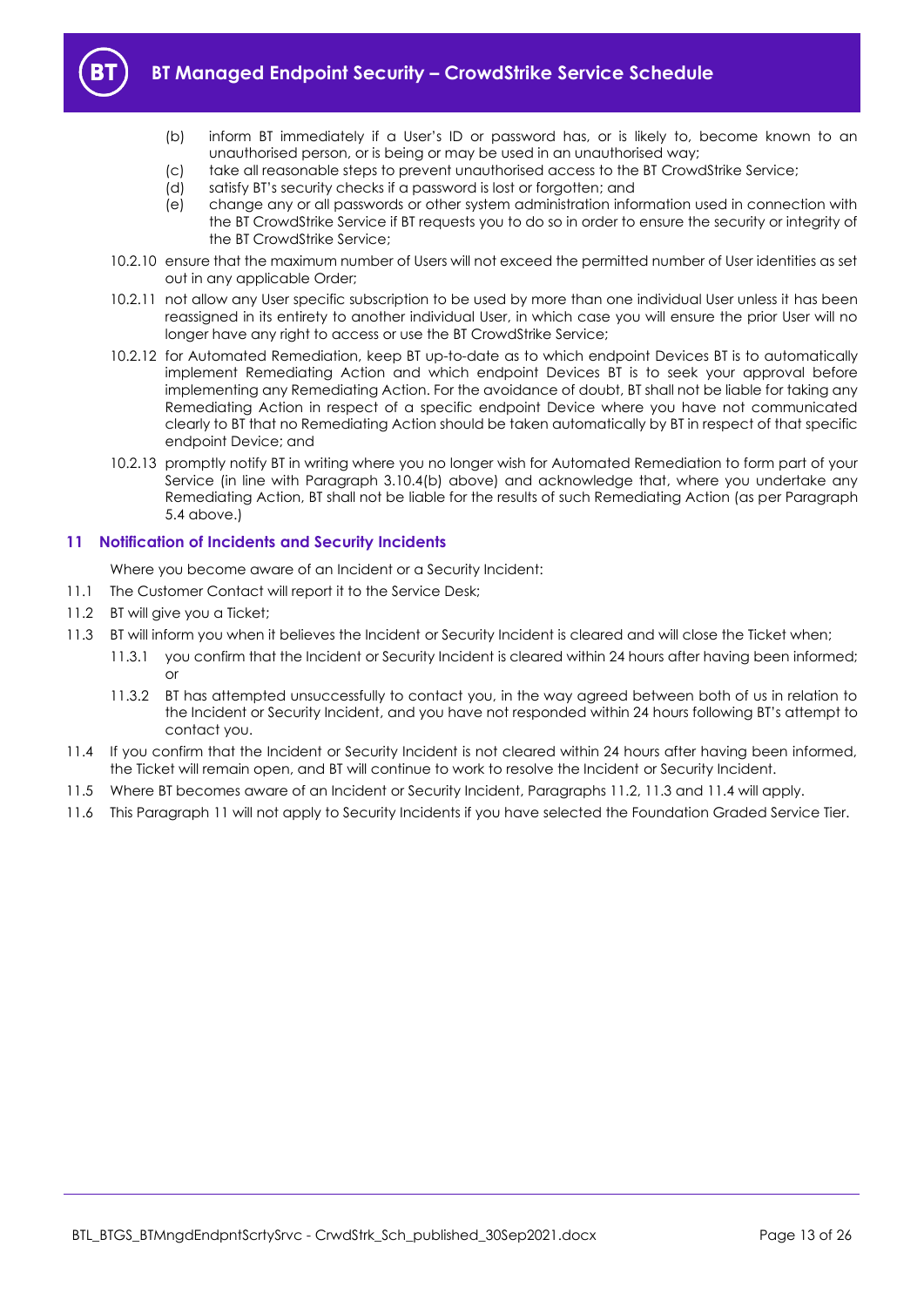

# <span id="page-13-0"></span>**Part C – Service Care Levels**

#### <span id="page-13-1"></span>**12 Service Care Levels**

- 12.1 All Incidents and Security Incidents will be assigned a Priority by BT. You may request, and BT will reasonably consider, changes to the Priority assigned to an Incident or Security Incident.
- 12.2 You will ensure that any Incident or Security Incident notification includes all relevant and available logs at the time of contacting BT.
- 12.3 BT may require additional data while investigating the Incident or Security Incident that could include:
	- 12.3.1 WPP logs;
	- 12.3.2 complete dumps (not mini-dumps);
	- 12.3.3 packet captures required to investigate firewall, application control, Device control issues;
	- 12.3.4 machine image when issue cannot be reproduced readily;
	- 12.3.5 performance monitor logs;
	- 12.3.6 process monitor logs;
	- 12.3.7 windows performance analyser;
	- 12.3.8 filemon logs; and
	- 12.3.9 remote access to your endpoint Devices.

#### <span id="page-13-2"></span>12.4 **Service Care Support**

12.4.1 Target Initial Response Time and Follow-Up

| Priority<br>Level |                        | <b>Target Initial Response Time</b>                                                                                                                                                                                                                                                   | Follow-Up     | <b>Description and Examples</b>                                                                                                                                                                                                                                                                                                                                                                                                                                                                                                                                                                               |
|-------------------|------------------------|---------------------------------------------------------------------------------------------------------------------------------------------------------------------------------------------------------------------------------------------------------------------------------------|---------------|---------------------------------------------------------------------------------------------------------------------------------------------------------------------------------------------------------------------------------------------------------------------------------------------------------------------------------------------------------------------------------------------------------------------------------------------------------------------------------------------------------------------------------------------------------------------------------------------------------------|
| P <sub>1</sub>    | $\bullet$<br>$\bullet$ | Foundation Support - whenever a<br>progress update is available<br>Foundation Plus Support and<br>Premium Support - confirmation of<br>the Incident or Security Incident<br>within 1 hour of the Incident or<br>Security Incident being reported by<br>telephone to the Service Desk  | Every hour    | CrowdStrike Portal is not<br>$\bullet$<br>available to you.<br>Serious impact and Incident<br>$\bullet$<br>cannot be circumvented.<br>typically where the BT<br>CrowdStrike Service is<br>completely down / unavailable.<br>Large impact on a portion of<br>$\bullet$<br>the BT CrowdStrike Service and<br>cannot be circumvented.<br>causes significant loss of the BT<br>CrowdStrike Service, but the<br>impacted business function is<br>not halted.                                                                                                                                                       |
| P <sub>2</sub>    | $\bullet$<br>$\bullet$ | Foundation Support - whenever a<br>progress update is available<br>Foundation Plus Support and<br>Premium Support - confirmation of<br>the Incident or Security Incident<br>within 4 hours of the Incident or<br>Security Incident being reported by<br>telephone to the Service Desk | Every 8 hours | CrowdStrike Portal is<br>$\bullet$<br>experiencing a degradation,<br>but the CrowdStrike Portal is still<br>available to you.<br>Small impact on the BT<br>$\bullet$<br>CrowdStrike Service or where a<br>single User or component is<br>affected and it causes some<br>impact to your business; for<br>example: there is an intermittent<br>or occasional disturbance<br>which does not have a major<br>impact on the BT CrowdStrike<br>Service.<br>Minor or intermittent impact to<br>٠<br>a non-operational element of<br>the BT CrowdStrike Service; for<br>example: a temporary failure of<br>reporting. |
| P <sub>3</sub>    | $\bullet$<br>٠         | Foundation Support - whenever a<br>progress update is available<br>Foundation Plus Support and<br>Premium Support - confirmation of<br>the Incident or Security Incident                                                                                                              |               | General questions.<br>٠<br>Access requests to CrowdStrike<br>Portal.                                                                                                                                                                                                                                                                                                                                                                                                                                                                                                                                          |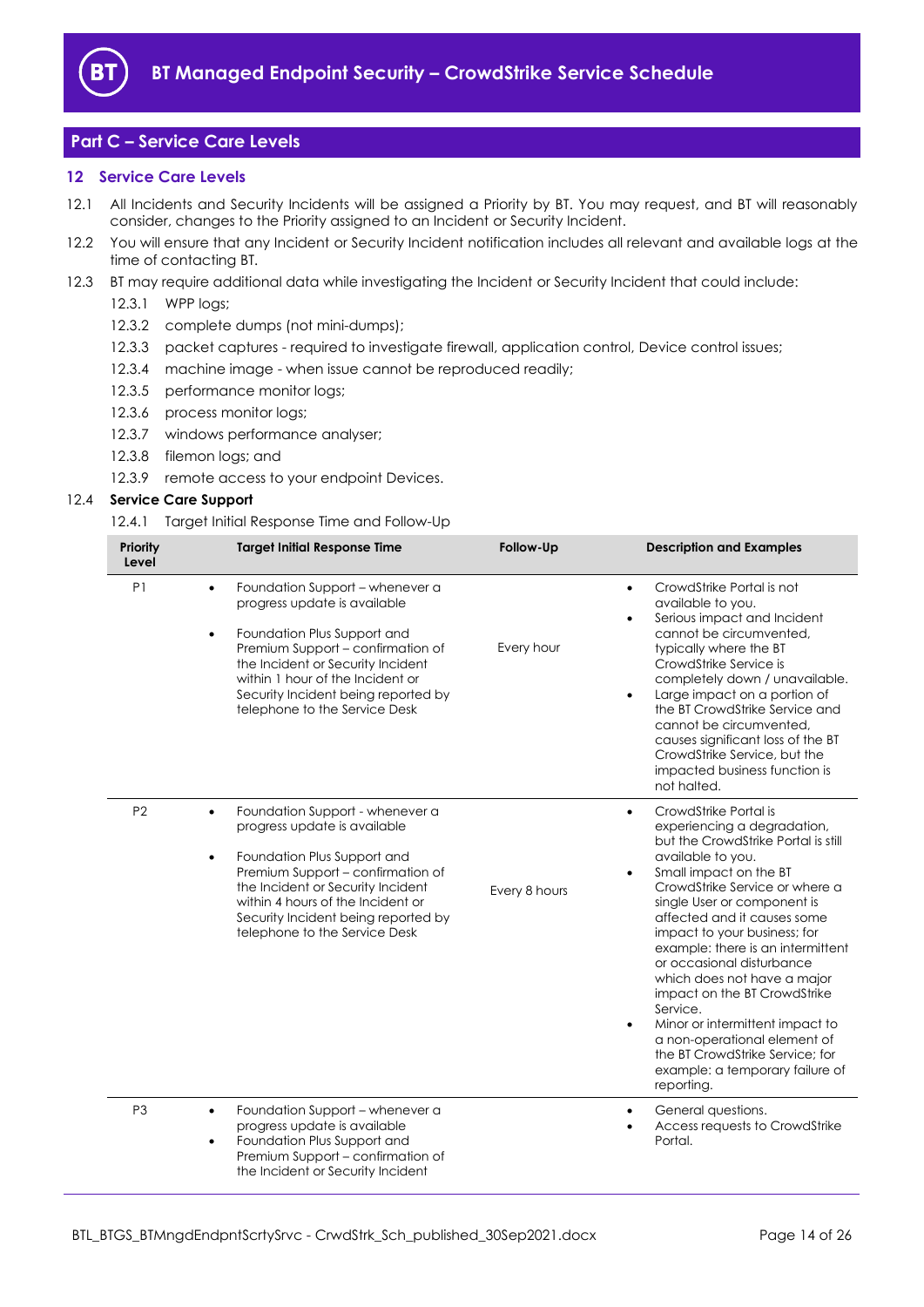

within 4 Business Hours of the Incident or Security Incident being reported.

Every 2 Business Days

- 12.5 Foundation support provides support set out in the table at Paragraph [12.4.1](#page-13-2) and will also include email communications, access to the CrowdStrike portal and documented troubleshooting and technical assistance.
- <span id="page-14-0"></span>12.6 Foundation Plus Support provides everything set out in the table at Paragrap[h 12.4.1](#page-13-2) as well as direct access to the BT SOC team who will provide assistance as required and will provide support 24x7x365.
- 12.7 Premium Support builds on the Foundation Plus Support set out in Paragraph [12.6](#page-14-0) adding a monthly SOM review. For any P1 or P2 Incident or Security Incident under the Premium Support, you must have a dedicated employee who is available by phone with the necessary access to assist in troubleshooting. If an employee is not available, you will agree with BT on a timeframe for updates.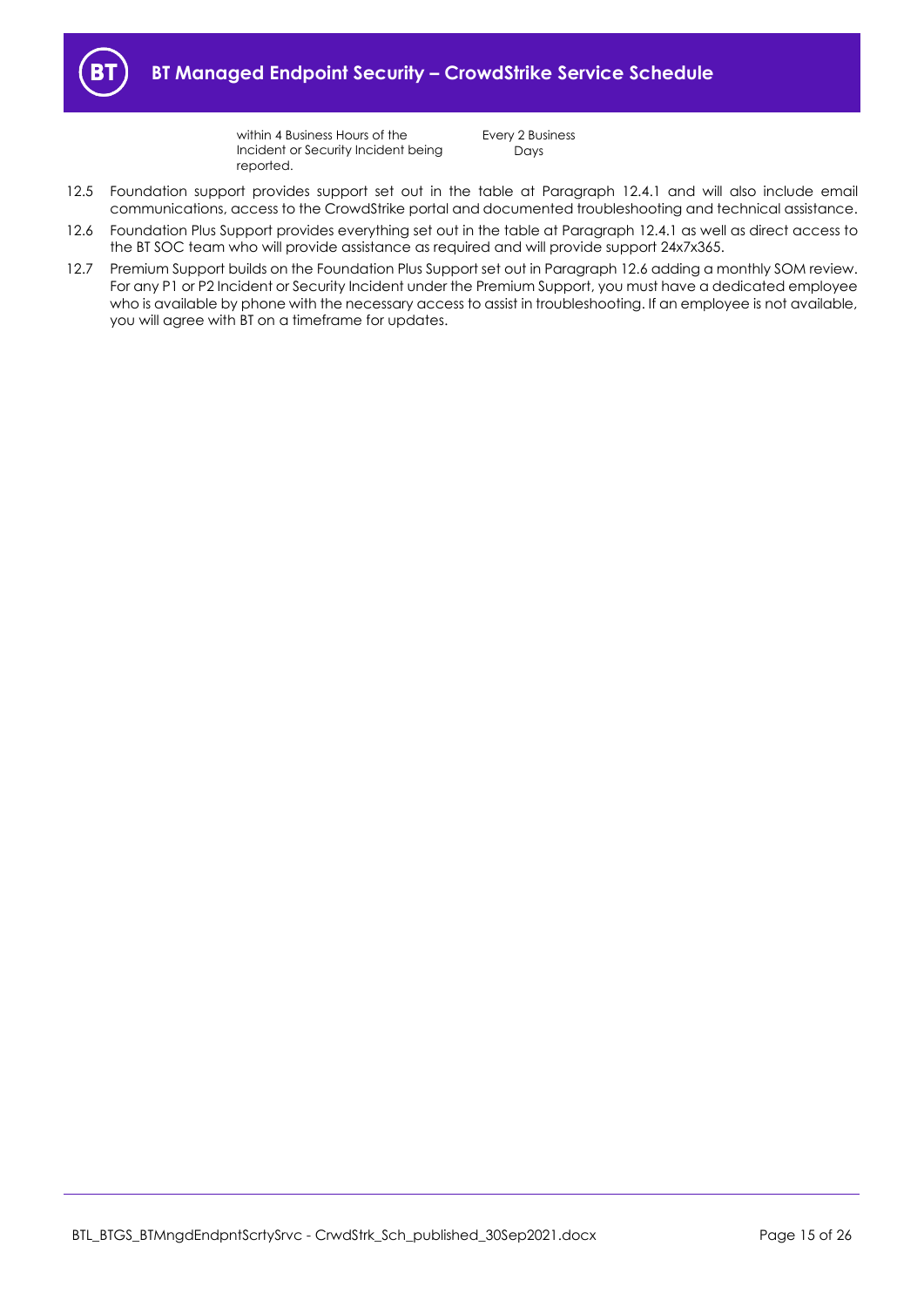

# <span id="page-15-0"></span>**Part D – Defined Terms**

### <span id="page-15-1"></span>**13 Defined Terms**

In addition to the defined terms in the General Terms, capitalised terms in this Schedule will have the meanings below (and in the case of conflict between these defined terms and the defined terms in the General Terms, these defined terms will take precedence for the purposes of this Schedule). BT has repeated some definitions in this Schedule that are already defined in the General Terms. This is to make it easier for you to find the definitions when reading this Schedule.

"**Automated Remediation**" means the Service component outlined at Paragraph [3.10.](#page-2-1)

"**BT Managed Endpoint Security - CrowdStrike Service**" or "**BT CrowdStrike Service**" has the meaning given in Paragraph [1.](#page-1-3)

"**Business Hours**" means between the hours of 0800 and 1700 in a Business Day.

"**Complex Change**" means a change that is not a Simple Change. Examples of Complex Changes are set out in the document titled Simple and Complex Changes which BT will provide to you.

"**Customer Equipment**" means any equipment including any software, other than BT Equipment, used by you in connection with a BT CrowdStrike Service.

"**CrowdStrike Portal**" has the meaning given in Paragraph [2.1](#page-1-8)

"**CSP Change Management Process**" means the process in relation to changes to the CSP(s) as set out in Paragraph [8.5.](#page-6-3)

"**Customer Security Policy**" or "**CSP**" means your security policy containing the security rules, set and owned by you, that are applied to the BT CrowdStrike Service and determine the operation of the BT CrowdStrike Service. "**De-installation Charges**" means the charges payable by you on de-installation of the BT CrowdStrike Service that are equal to the then current rates for Installation Charges on the date of de-installation.

"**Device**" means any mobile handset, laptop, tablet, server or other item of equipment, including all peripherals, excluding SIM Cards and applications, which are in scope of the BT CrowdStrike Service, as set out in the Order. "**Eagle-I Enriched Intelligence"** means the Service component outlined at Paragraph [3.9.](#page-2-0)

"**Emergency Change**" means a highly critical, Simple Change that must be implemented as soon as possible specifically to address an issue having an adverse impact to business operations, or to prevent or resolve a P1 Incident.

"**Eagle-I Platform**" means the solution through which BT shall provide enriched incident alerts as part of the Eagle-I Enriched Intelligence component of the Service.

"**Enabling Service**" has the meaning given in Paragrap[h 6.1.](#page-4-6)

"**EULA**" has the meaning given in Paragraph [8.3.1.](#page-5-5)

"**Falcon Device Control**" means a service that provides visibility and control over USB devices in your environment.

"**Falcon Discover**" means a service that accesses your Device environment and provides you with details on unauthorised systems and applications used in your environment. It also monitors the use of any privileged User accounts in your environment.

"**Falcon Insight**" means a service that provides you with detection and response capabilities to allow for continuous visibility of your endpoints.

"**Falcon Intelligence**" or "**Falcon Intel**" means a service that provides you with an automated threat analysis of your environment which will be specifically tailored to your Devices. You can raise any queries and submit malware samples for investigation by BT.

"**Falcon OverWatch**" means a service where BT will proactively hunt for threats and attacks 24x7x365. If BT identifies any malicious activity in your environment, BT will create an alert on the Device and proactively contact you.

"**Falcon Prevent**" means a service that protects your Devices by remediating malware, exploits, malware-free and script-based attacks and stopping ransomware and known and unknown malware.

"**Foundation**" means the Foundation Graded Service Tier as set out in this Schedule.

"**Foundation Plus**" means the Foundation Plus Graded Service Tier as set out in this Schedule.

"**General Terms**" means the general terms to which this Schedule is attached or can be found at [www.bt.com/terms,](http://www.bt.com/terms) and that form part of the Contract.

"**Graded Service Tier**" is the term used to describe the level of management features for the BT CrowdStrike Service and is classified as either Foundation, Foundation Plus or Premium.

"**Incident**" means an unplanned interruption to, or a reduction in the quality of, the BT CrowdStrike Service or particular element of the BT CrowdStrike Service.

"**Installation Charges**" means those Charges set out in any applicable Order in relation to installation of the BT CrowdStrike Service.

"**Internet**" means a global system of interconnected networks that use a standard Internet Protocol to link devices worldwide.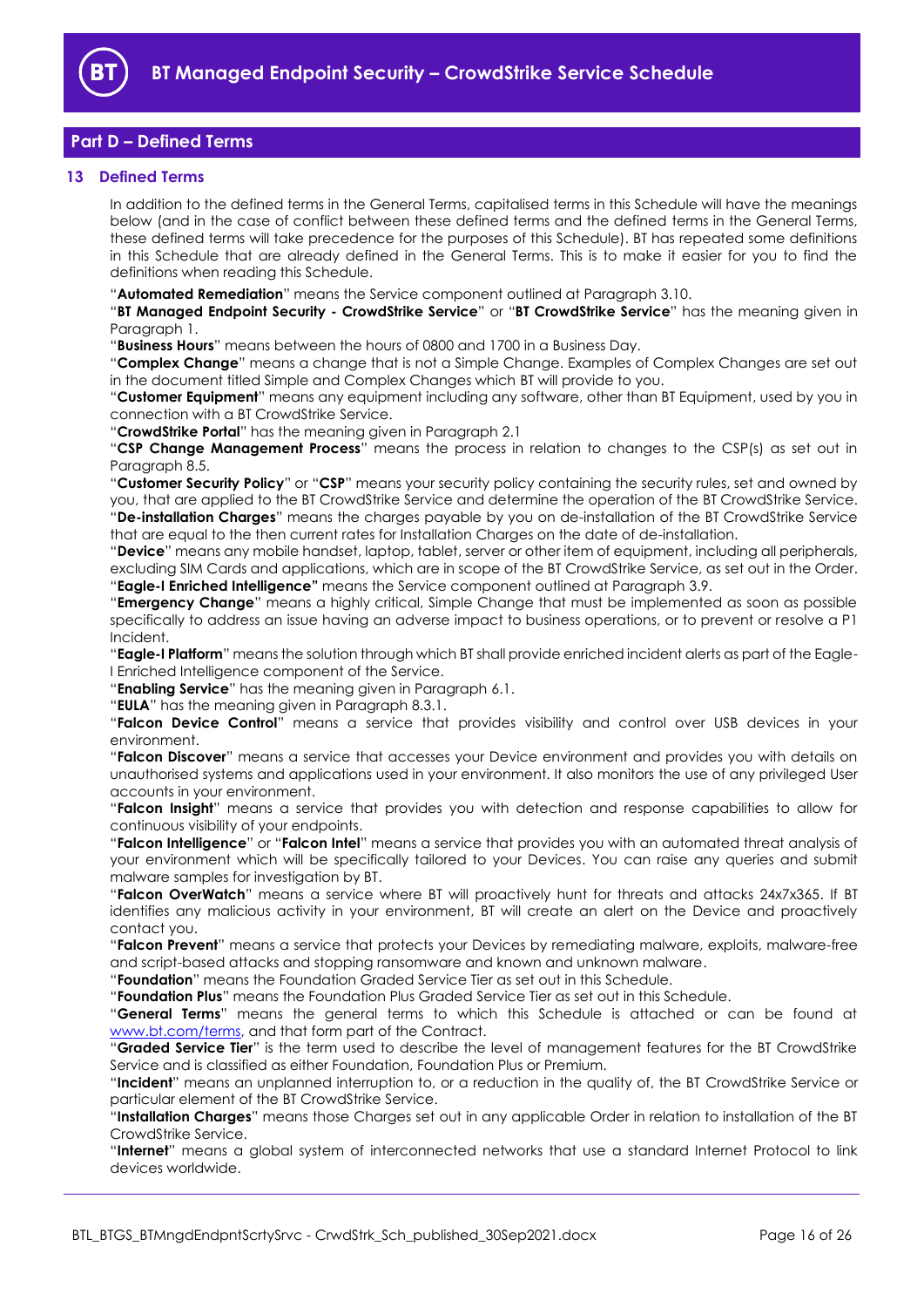

"**Internet Protocol**" or "**IP**" means a communications protocol for devices connected to the Internet that specifies the format for addresses and units of transmitted data.

"**Local Area Network**" or "**LAN**" means the infrastructure that enables the ability to transfer IP services within Site(s) (including data, voice and video conferencing services).

"**Minimum Period of Service**" means a period of 12 consecutive months, or the licence period as set out in any applicable Order, beginning on the Service Start Date.

"**Notice of Renewal**" has the meaning given in Paragraph [8.1.1.](#page-5-1)

"**Notice to Amend**" has the meaning given in Paragraph [8.1.4.](#page-5-6)

"**Planned Maintenance**" means any Maintenance BT has planned to do in advance.

"**Premium**" means the Premium Graded Service Tier as set out in this Schedule.

"**Priority**" means Priority 1, Priority 2 or Priority 3.

"**Priority 1**" or "**P1**" has the meaning given to it in the table set out at Paragraph [12.4.1.](#page-13-2)

"**Priority 2**" or "**P2**" has the meaning given to it in the table set out at Paragraph [12.4.1.](#page-13-2)

"**Priority 3**" or "**P3**" has the meaning given to it in the table set out at Paragraph [12.4.1.](#page-13-2)

"**Professional Services**" means those services provided by BT which are labour related services.

"**Reasonable Use Policy**" has the meaning given in Paragraph [8.5.2\(e\).](#page-7-0)

"**Recurring Charges**" means the Charges for the BT CrowdStrike Service or applicable part of the BT CrowdStrike Service that are invoiced repeatedly in every payment period (e.g. every month), as set out in any applicable Order<sub>.</sub>

"**Renewal Period**" means for each BT CrowdStrike Service, the initial 12 month period following the Minimum Period of Service, and each subsequent 12 month period.

"**Security Incident**" means a single unwanted or unexpected security event, or series of events, consisting of the actual or potential (attempt underway) exploitation of an existing vulnerability, and that has a significant probability of compromising business operations and threatening information security.

"**Security Optimisation Manager**" or "**SOM**" means the security manager appointed by BT who will work with you in respect of the activities as set out in Paragraph [8.4.](#page-5-7)

"**Security Portal**" means one or more webpages made available to you by BT to provide for one or more specific functions in relation to the BT CrowdStrike Service.

"**Service Care Levels**" means the times to respond to an Incident or Security Incident that BT will endeavour to achieve in response to a fault report as set out in Paragraph [12.](#page-13-1)

"**Service Desk**" means the helpdesk that you are able to contact to submit service requests, report Incidents or Security Incident and ask questions about the BT CrowdStrike Service.

"**Service Management Boundary**" has the meaning given in Paragrap[h 5.](#page-4-1)

"**Service Options**" has the meaning given to it in Paragraph [4.](#page-4-0)

"**Simple Change**" means the Simple Changes set out in the document titled Simple and Complex Change which BT will provide to you.

"**Site**" means a location at which the BT CrowdStrike Service is provided.

"**SOC**" means security operations centre.

"**Standard Change**" means in respect of a Simple Change upgrades and modifications needed as a result of planned developments and security improvements.

"**Standard Service Components**" has the meaning given in Paragraph [2.](#page-1-4)

"**Supplier**" means CrowdStrike Holdings, Inc. and/or CrowdStrike Services, Inc whose registered office is at 150 Mathilde Place, Suite 3000, Sunnyvale, California, United States.

"**Threat Graph**" means a feature that predicts and prevents modern threats in real time through the industry's sets of endpoint telemetry, threat intelligence and AI-powered analytics.

"**Threat Hunting**" means the process of proactively and iteratively searching through networks to detect and isolate advanced threats that evade existing security solutions.

"**Ticket**" means the unique reference number provided by BT for an Incident or Security Incident.

"**Urgent Change**" means in respect of a Simple Change upgrades and modifications needed as a result of unplanned activities or unforeseen activities, but which are not critical to maintaining the security of the organisation.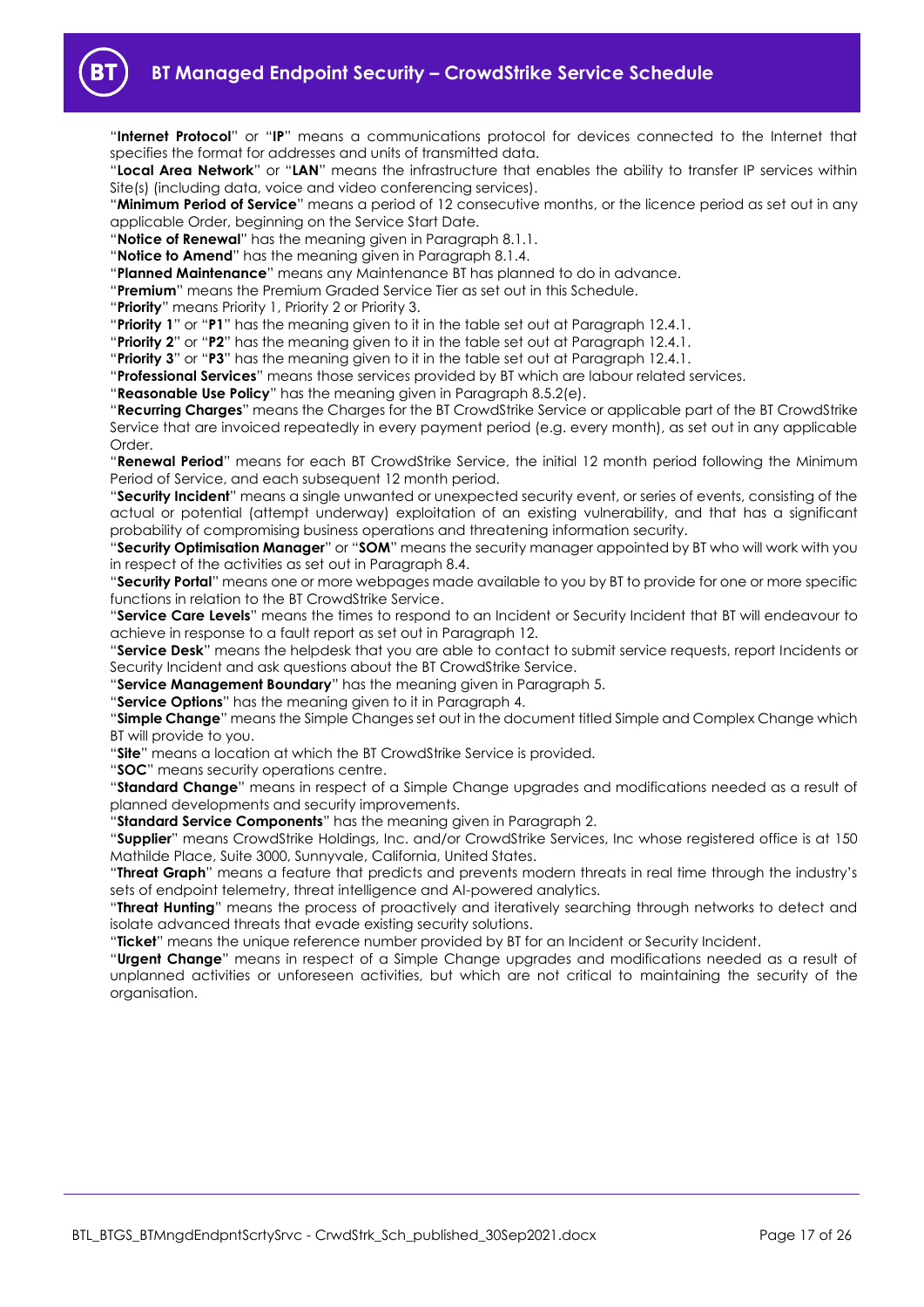### **Appendix 1**

### **END USER LICENSE AGREEMENT CrowdStrike End User Agreement**

<span id="page-17-0"></span>The following End User Agreement is to be flowed directly to Customers and do not apply to BT if BT does not own or manage the licences.

#### **CrowdStrike Terms and Conditions as of August 9, 2017**

**BEFORE YOU CLICK ON THE "I AGREE" BUTTON, CAREFULLY READ THESE TERMS AND CONDITIONS. BY CLICKING ON THE "I AGREE" BUTTON YOU ARE CONSENTING TO BE BOUND BY AND ARE BECOMING A PARTY TO THIS BINDING LEGAL AGREEMENT. IF YOU DO NOT AGREE TO ALL OF THE TERMS OF THIS AGREEMENT, CLICK THE "I DISAGREE " BUTTON AND THE DOWNLOAD OR LOGIN PROCESS WILL BE CANCELED AND THE PRODUCTS AND SERVICES WILL NOT BE AVAILABLE FOR YOUR USE.** 

**These Terms and Conditions cover all CrowdStrike Products and Services (defined in Section 1); however, only the provisions for Products and Services that you use or Order apply to the parties.** 

#### **1. DEFINITIONS.**

1.1 "Affiliate" shall mean any entity that a party directly or indirectly controls (e.g., subsidiary) or is controlled by (e.g., parent), or with which it is under common control (e.g., sibling).

1.2 "API" shall mean an application programming interface.

1.3 "Authorized Subcontractor" shall mean an individual or entity contractor that performs services for a party and is subject to an obligation of confidentiality that includes confidential information obtained from another party (e.g., CrowdStrike or you, as applicable).

1.4 "CrowdStrike Competitor" shall mean a person or entity in the business of Internet security products or services substantially similar to CrowdStrike's products or services.

1.5 "CrowdStrike Tools" shall mean the CrowdStrike proprietary software-as-a-service, software and/or hardware tools specified in a Statement of Work and used by CrowdStrike when conducting Professional Services. The Falcon Application may be used as a CrowdStrike Tool.

1.6 "Documentation" shall mean the end-user technical documentation that CrowdStrike supplies with the Products and Services. Advertising, proposals and marketing materials are not Documentation.

1.7 "Error" shall mean a reproducible failure of the Product(s) to perform in substantial conformity with the applicable Product Documentation.

1.8 "Execution Profile/Metric Data" shall mean the anonymous and/or aggregated tasks, commands, resources, and associated metadata derived from the Products.

1.9 "Falcon DNS" shall mean the CrowdStrike cloud-based DNS resolution product.

1.10 "Falcon Platform" shall mean the CrowdStrike cloud software referred to as the Falcon Platform and which may be more specifically described in an Order, including any updates that may be made available from time to time by CrowdStrike.

1.11 "Falcon Application" shall mean the CrowdStrike device application(s) and API's for the Falcon Platform specified in an Order (e.g., Falcon Host), including any updates that may be made available from time to time by CrowdStrike.

1.12 "Falcon Intelligence" shall mean the Falcon Intelligence product described in your Order and may include one or more of the following: (i) the CrowdStrike web portal that makes available strategic and technical reports ("Reports"), (ii) intelligence signatures/indicator data (which may be provided via an API), (iii) threat actor profiles (via an API or portal), and (iv) malware identification upon your submission, and any updates to the foregoing that may be made available from time to time by CrowdStrike.

1.13 "Internal Use" shall mean uses intended only to serve your information or operational needs (as distinguished from the needs of your business or government partners, suppliers, customers and affiliates (unless Affiliates are otherwise expressly allowed in these Terms and Conditions or an Order)), not to be used directly or indirectly to develop a substitute or competing product and, unless expressly stated otherwise in this Agreement, only to be seen by your officers and employees obligated to treat the Products as CrowdStrike confidential.

1.14 "Intellectual Property Rights" shall mean copyrights, trademarks, service marks, trade secrets, patents, patent applications, moral rights, contractual rights of non-disclosure or any other intellectual property or proprietary rights, however arising, throughout the world.

1.15 "Limited External Audience Use" shall mean: (i) sharing with third parties who are not CrowdStrike Competitors and who are subject to an express obligation of confidentiality which would include or is regarding the shared information, and (ii) requires that the information not be accessible by, or distributed to, the general public.

1.16 Not Used

1.17 "Personal Data" means any information relating to an identified or identifiable natural person; an identifiable person is one who can be identified, directly or indirectly, in particular by reference to an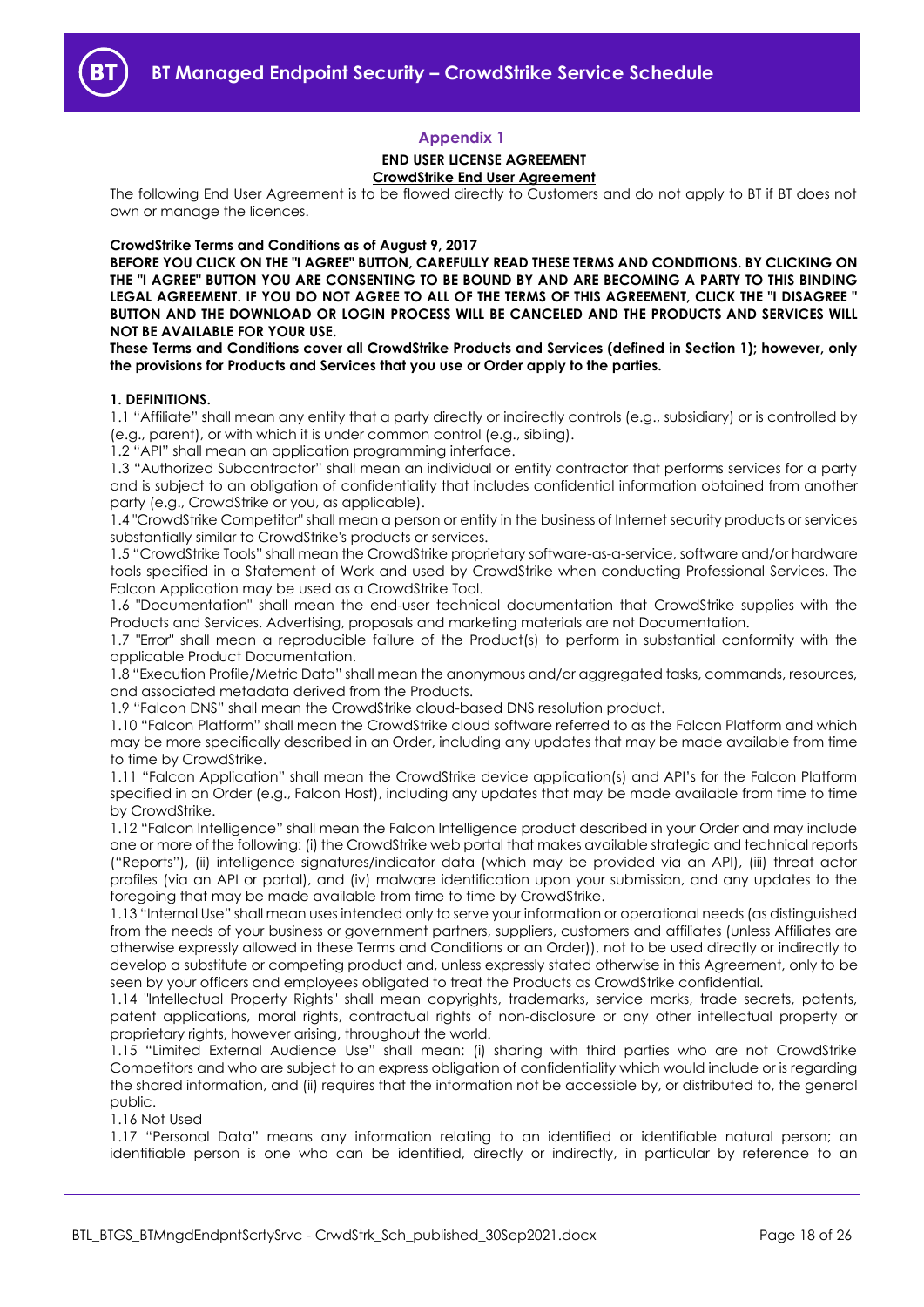

**BT Managed Endpoint Security – CrowdStrike Service Schedule**

identification number or to one or more factors specific to his or her physical, physiological, mental, economic, cultural or social identity.

1.18 "Products" shall mean one or more of: the Falcon Applications, Falcon Intelligence, Falcon DNS, and/or the Falcon Platform as specified on your Order and to the extent expressly stated in a Statement of Work, the CrowdStrike Tools, and any applicable Documentation and all Intellectual Property Rights therein.

1.19 "Product Related Services" shall mean: (i) services provided through the CrowdStrike Operations Center, and/or (ii) technical support for the Products, either as listed or described in an Order and that typically accompany a Product.

1.20 "Professional Services" means consulting services as more fully described in a Statement of Work, for example, incident response, investigation and forensic services related to cyber security adversaries, tabletop exercises and next generation penetration tests related to cyber security.

1.21 "Reseller" shall mean a CrowdStrike designated reseller.

1.22 "Services" shall mean Professional Services and/or Product Related Services.

1.23 Not used

1.24 "Threat Actor Data" shall mean the malicious code, URL's, malware, commands, techniques, or other information of unauthorized third parties either provided by you to CrowdStrike or collected or discovered during the course of providing the Products and Services and does not identify you.

1.25 "You" or "Your" ("you" or "your") shall mean any person, entity or organization that uses the CrowdStrike Products and/or Services.

#### **2. CONTROLLING AGREEMENT.**

2.1 This Agreement. These Terms and Conditions and the Order(s) (if any) are the entire agreement (this "Agreement") between you and CrowdStrike regarding the Products and Services. This Agreement supersedes all agreements, understandings, and communications, whether written or oral unless an officer of CrowdStrike executes such agreement. In such event, that agreement shall only supersede this Agreement to the extent such agreement conflicts with this Agreement. If you are entering into this Agreement on behalf of a company or other legal entity, you represent that you have the authority to bind such entity to these Terms and Conditions.

2.3 Your Affiliates. Your Affiliates may purchase Products or Services by executing an Order referencing your previously agreed to Terms and Conditions; provided, that those Terms and Conditions govern all such Orders and such Affiliate complies with those Terms and Conditions and its Order(s). In the event your Affiliate purchases Products or Services under your Terms and Conditions, you shall be responsible for the acts and omissions of your Affiliates with respect to those Terms and Conditions and any Orders they execute. Your Affiliates may also enter into their own Terms and Conditions with CrowdStrike in which case you shall not be liable for their Orders.

2.4 Orders and Taxes. Unless you are participating in a free beta test, evaluation, or demonstration, you or a Reseller must provide CrowdStrike with an Order as a condition to receiving the Products and Services that you ordered. Prices pertaining to any one Order are not guaranteed for subsequent Orders. Unless expressly stated otherwise, taxes are not included in prices, quotes or Orders. You shall pay all sales and other taxes, however designated, which are levied or imposed by reason of the transactions contemplated hereby, except for taxes based on CrowdStrike's net income. The term of your Product license or Services is stated in the Order or as otherwise mutually agreed. Except as expressly provided in this Agreement, all Orders are non-cancellable and all fees and other amounts you pay under this Agreement are non- refundable. In the event of any conflict between these Terms and Conditions and an Order, these Terms and Conditions shall prevail unless the Order expressly states the amended provision and you and CrowdStrike sign the Order.

#### 2.5 Not Used

2.6 Reseller Forms. A Reseller may place an Order with CrowdStrike and resell the Products or Services to you. Any Order from a Reseller is subject to these Terms and Conditions and they are passed on to you. CrowdStrike is not obligated under any Reseller's agreement with you unless an officer of CrowdStrike executes the agreement.

2.7 Third Party Agreements. Certain third party services, software or hardware (for example, Internet service and computers) will be necessary or desirable to access and utilize the Products and Services from your chosen location. You are responsible for obtaining and maintaining these services, software and hardware and abiding by the third party agreements. CrowdStrike shall not be responsible or liable in the event services, software or hardware provided by third parties limits or prohibits access or utilization of the Products or Services.

#### **3. LICENSE GRANT.**

3.1 Limited License. This Section 3.1 and each of its subsections only apply to the extent you are using the specific Product identified below. The Products are licensed, not sold and subject to this Agreement. Subject to the terms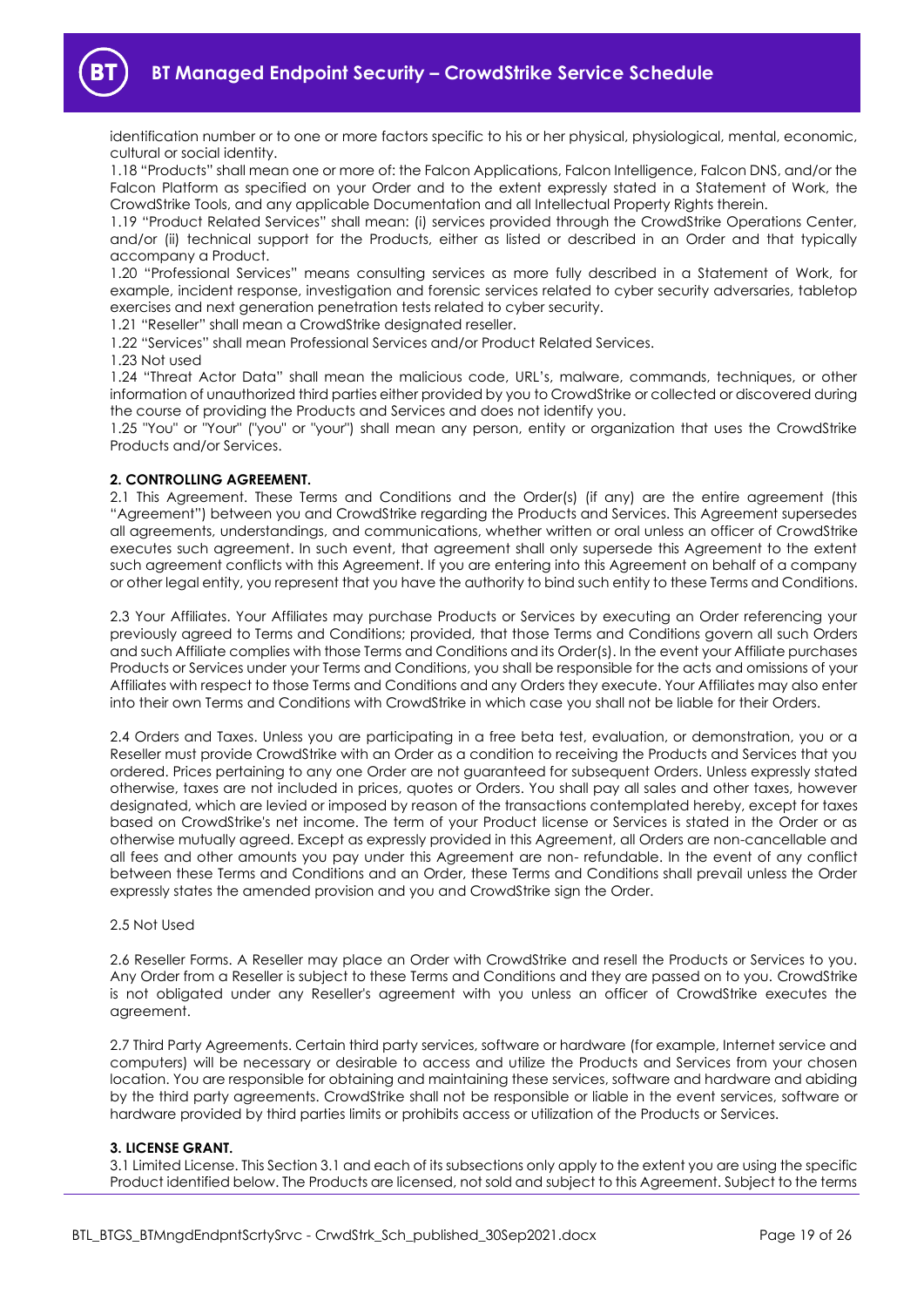

of this Agreement and CrowdStrike's receipt of payment, CrowdStrike grants you a non-exclusive, nontransferable (except as provided in the Section entitled Assignment), non-sublicensable license to use the Products as set forth below:

3.1.1 Falcon Platform and Applications. During evaluation or after purchase, you and your Affiliates may use the Falcon Platform and Falcon Applications for Internal Use for the mutually agreed upon period. You and your Affiliates may simultaneously install and run multiple copies of the Falcon Applications up to the number of licensed devices: (i) approved by CrowdStrike during your evaluation, or (ii) after purchase, indicated in your Order. After purchase, your Authorized Subcontractors may use the Falcon Platform and Falcon Applications on your devices solely for your benefit and subject to these Terms and Conditions.

3.1.2 Falcon DNS. During evaluation or after purchase, you and your Affiliates may use Falcon DNS for Internal Use up to the number of serviced devices for the mutually agreed upon period: (i) approved by CrowdStrike during your evaluation, or (ii) after purchase, indicated in your Order. Due to the hierarchical nature of the global DNS system, CrowdStrike shall not be responsible for upstream server blocks or failures outside CrowdStrike's control or influence.

3.1.3 Falcon Intelligence. During an evaluation, for Internal Use only for the mutually agreed upon period. After purchase, you may for the period of time mutually agreed upon use: (i) Falcon Intelligence for your Internal Use, and (ii) Falcon Intelligence Reports for Limited External Audience Use subject to the next sentence. The use under (i) and (ii) includes the right to quote or paraphrase individual sentences or occasional paragraphs from Reports (not to exceed 1500 characters in total from any individual Report) in your works for Internal Use or for Limited External Audience Use so long as CrowdStrike is given prominent attribution ("Copyright CrowdStrike, Inc. [year]") as the author of the content that is shared.

3.1.4 CrowdStrike Tools. During a Professional Services engagement, CrowdStrike may provide you with one or more of the CrowdStrike Tools as specified in the applicable Statement of Work. During such time, you and your Affiliates may use the CrowdStrike Tools for Internal Use to the extent provided for in the Statement of Work.

3.2 Restrictions. You may not access or use the Products: (i) if you are a CrowdStrike Competitor or on behalf of a CrowdStrike Competitor, or (ii) to perform any competitive analysis on the Products. You shall not (a) alter, publicly display, translate, create derivative works of or otherwise modify the Products; (b) sublicense, distribute or otherwise transfer the Products to any third party (except as expressly provided in the Section entitled Assignment and Limited License); (c) allow third parties to access or use the Products (except as expressly provided for in the Section entitled Limited License); (d) create public Internet "links" to the Products or "frame" or "mirror" any content on any other server or wireless or Internet- based device; (e) reverse engineer, decompile, disassemble or otherwise attempt to derive the source code for the Products, circumvent their functions, or attempt to gain unauthorized access to the Products or their related systems or networks; or (f) use the Products to circumvent the security of another party's network/information. You agree to use the Products in accordance with applicable laws, rules and regulations (collectively, "Laws") and acknowledge that you are solely responsible for determining whether a particular use of the Products is compliant with such Laws.

3.3 No Adversary Contact. Adversary intelligence information is provided for intelligence awareness only. YOU SHOULD NEVER CONDUCT SEARCHES ON, COMMUNICATE WITH, OR CONNECT TO ANY INDIVIDUALS, ORGANIZATIONS, OR NETWORK ADDRESSES IDENTIFIED IN THE PRODUCTS AS BELONGING TO AN ADVERSARY. DOING OTHERWISE MAY PUT YOU AND/OR YOUR EMPLOYEES AT RISK AND JEOPARDIZE ONGOING INTELLIGENCE EFFORTS.

3.4 Installation and User Accounts. You are responsible for installing the Falcon Applications unless you purchase installation services from CrowdStrike or a CrowdStrike approved third party pursuant to a separate agreement. You are responsible for all activity occurring under your user accounts for the Products; including the acts or omissions of your Authorized Subcontractors. You shall notify CrowdStrike if you learn of any unauthorized use of a user account or password.

3.5 Third Party Software. CrowdStrike uses certain third party software in its Products and Services, including what is commonly referred to as open source software. See the licensing terms and attributions for the third party software that we use at: https://falcon.crowdstrike.com/opensource.

### **4. SERVICES.**

4.1 Professional Services. Professional Services will commence on a mutually agreed upon date. Estimates provided for Professional Services performed on a time and material basis are estimates only and not a guaranteed time of completion. Professional Services performed on a fixed fee basis are limited to the scope of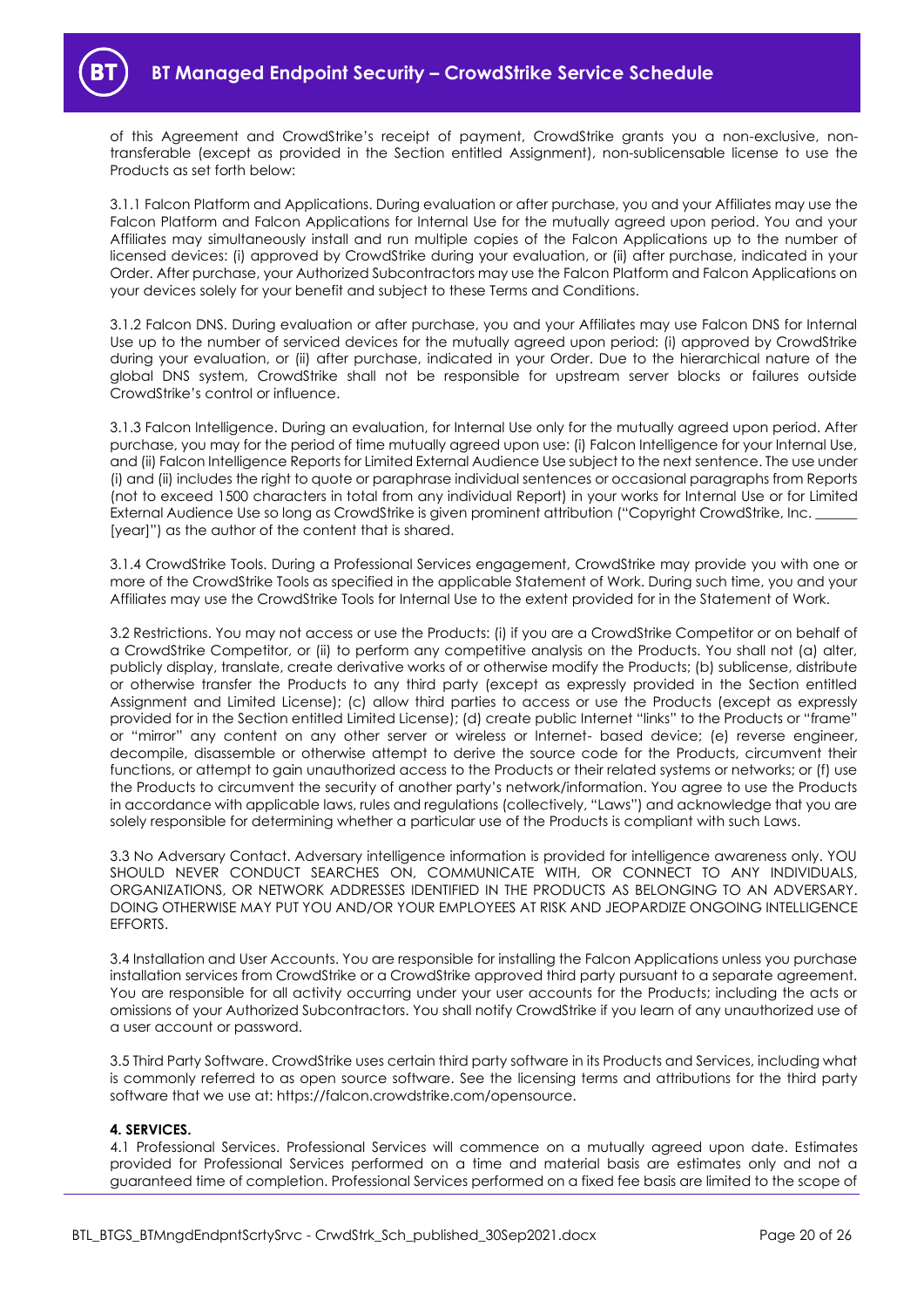services stated in the Order. Professional Services hours prepaid under a retainer must be used within one year from the date of the Order. Additional blocks of hours purchased under the retainer will expire one year from the date of the corresponding Order for additional hours.

4.2 Product Related Services. Product Related Services as listed or described in an Order may accompany certain Products for the term agreed to in the Order. You understand and agree that Product Related Services provided on a 24x7 basis may be provided by CrowdStrike personnel located in a country other than your country of origin.

4.3 Work Product. The Services do not constitute works for hire. You agree that relative to you, CrowdStrike exclusively owns any and all object code, source code, flow charts, documentation, adversary information, report templates, know-how, techniques, CrowdStrike trademarks, ideas and any and all works and other materials developed hereunder excluding any of your Confidential Information (collectively, the "Work Product") and that title thereto shall remain with CrowdStrike. All Intellectual Property Rights in the Work Product are and shall remain entirely in CrowdStrike. Upon payment in full of the amounts due hereunder, you shall have a perpetual, non-transferable, non-exclusive license to use any deliverables specified as such in a Professional Services Order for its internal business purposes. Nothing herein shall transfer ownership of any of your Intellectual Property Rights to CrowdStrike.

4.4 Change Orders. Unless otherwise stated in the Order, any change to the scope of Services effecting price, payment terms or delivery dates will be agreed upon in writing with your reseller and/or both parties in advance of the change, and documented as an amendment to the applicable Order. An extension or addition of hours to an Order with time and materials Services may be approved by an email from your technical contact.

### **5. DATA COLLECTION AND USE.**

5.1 Falcon Applications and Platform. The Falcon Platform uses a crowd-sourced environment, for the benefit of all customers, to protect customers against suspicious and potentially destructive activities. The Falcon Application(s) and the Falcon Platform detect and track hackers by collecting and analyzing data that includes, but is not limited to, systems files, log files; dll files; login data, binary files, tasks, resource information, commands, protocol identifiers, URLs, network data, and/or other executable code and metadata. Subject to the Section entitled Confidentiality, CrowdStrike uses the data to analyze, characterize, attribute, warn of, and/or respond to threats against you and other customers, and to analyze trends and to optimize the functionality of CrowdStrike's products and services. While using the Falcon Platform and Falcon Applications you may have the option to upload (by submission, configuration, and/or by CrowdStrike personnel retrieval) files and other information related to the files for security analysis and response or, when submitting crash reports, to make the product more reliable.

5.2 Falcon Intelligence. While using Falcon Intelligence you have the option to upload files and other information related to the files for security analysis and response or, when submitting crash reports, to make the product more reliable.

5.3 Personal Data. Personal Data may be collected and used during the provisioning and use of the Products and Services but solely in accordance with your instructions which includes carrying out and administering this Agreement and the parties' business relationship. CrowdStrike will maintain appropriate technical and organizational security measures commensurate with the sensitivity of the Personal Data processed by it on your behalf that are designed to protect such Personal Data against unauthorized or unlawful use. You confirm that you have obtained all necessary consents and authorizations for the lawful processing of Personal Data by CrowdStrike, before passing Personal Data to CrowdStrike. You authorize CrowdStrike to collect, use, store and transfer the Personal Data (including to your Authorised Sub-contractors) that you provide to CrowdStrike as contemplated in this Agreement. CrowdStrike complies with the EU-US Privacy Shield Framework as set forth by the US Department of Commerce regarding the collection, use, and retention of Personal Data from European Union member countries. In addition, CrowdStrike complies with the U.S. - Swiss Safe Harbor framework as set forth by the U.S. Department of Commerce regarding the collection, use, and retention of Personal Data from Switzerland. CrowdStrike's privacy notice may be found at http://www.crowdstrike.com/privacy-notice/. The Falcon Application known as the Falcon Host Sensor (the "Sensor") is certified as a Trusted Download application by TRUSTe signifying that the Sensor has been tested by TRUSTe for compliance with TRUSTe's Trusted Download Program requirements including transparency, accountability and choice regarding the collection and use of your personal information. If you have questions or complaints regarding the Sensor and the collection of your personal data, please contact us at CrowdStrike, 15440 Laguna Canyon Road, Suite 250, Irvine, CA 92618 USA or by email at privacy@crowdstrike.com or by phone at 1.888.512.8906. If you are not satisfied with our response you can contact TRUSTe here.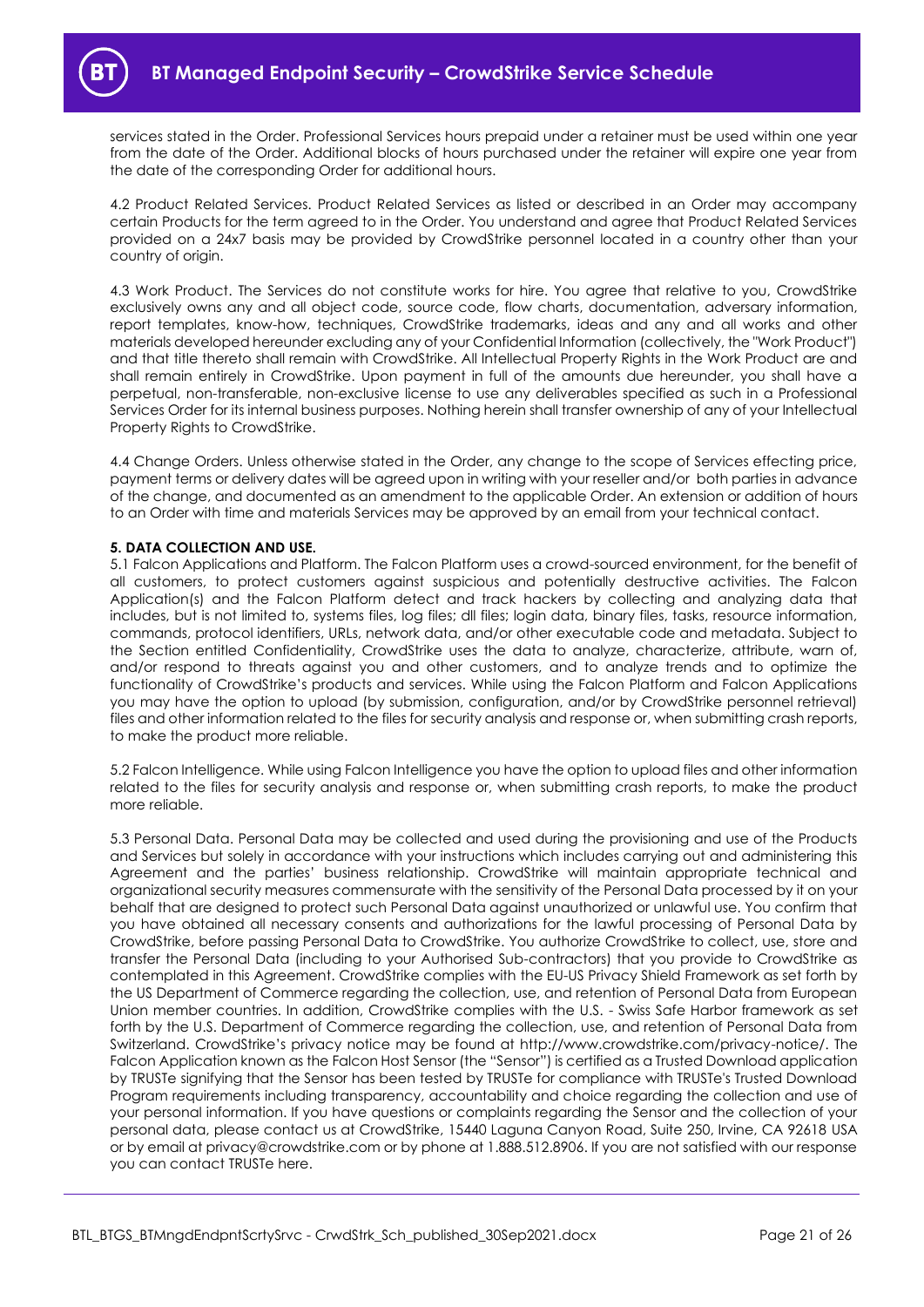

5.4 Updates and Feedback. CrowdStrike provides automatic updates to its Products and Services, which remain subject to this Agreement. CrowdStrike may collect information regarding the use of its web portals to analyze trends, secure, operate and improve its products and services. Any feedback or suggestions that you provide to CrowdStrike regarding its products and services will be treated by CrowdStrike as non-proprietary to you, and may be used by CrowdStrike for any purpose without acknowledgement or compensation; provided, you will not be identified publicly as the source of the feedback or suggestion.

#### **6. CONFIDENTIALITY.**

6.1 Definitions. In connection with this Agreement, each party ("Recipient") may be exposed to or acquire Confidential Information of the other party ("Discloser") or third parties to whom Discloser has a duty of confidentiality. "Confidential Information" means non-public information in any form and regardless of the method of acquisition that the Discloser designates as confidential to Recipient or should be reasonably known by the Recipient to be Confidential Information due to the nature of the information disclosed and/or the circumstances surrounding the disclosure. Confidential Information shall not include information that is: (i) in or becomes part of the public domain (other than by disclosure by Recipient in violation of this Agreement); (ii) previously known to Recipient without an obligation of confidentiality and demonstrable by the Recipient; (iii) independently developed by Recipient without use of Discloser's Confidential Information; (iv) rightfully obtained by Recipient from third parties without an obligation of confidentiality; (v) Threat Actor Data; and (vi) Execution Profile/Metric Data.

6.2 Restrictions on Use. Except as allowed in the Section entitled Exceptions, Recipient shall hold Discloser's Confidential Information in strict confidence and shall not disclose any such Confidential Information to any third party, other than to its employees, agents and contractors, including without limitation, counsel, accountants and advisors (collectively, "Representatives"), its Affiliates and their Representatives who need to know such information and who are bound by restrictions regarding disclosure and use of such information comparable to and no less restrictive than those set forth herein. Recipient shall not use Discloser's Confidential Information for any purpose other than: (i) to carry out the terms of this Agreement, (ii) as set forth in this Agreement, including but not limited to the Section entitled Data Collection and Use and (iii) to further the parties' business relationship. Recipient shall take the same degree of care that it uses to protect its own confidential information of a similar nature and importance (but in no event less than reasonable care) to protect the confidentiality and avoid the unauthorized use, disclosure, publication or dissemination of the Discloser's Confidential Information. Recipient shall promptly notify Discloser of any breach of this provision that it becomes aware, and in any event, shall be responsible for any breach of this provision by any of its Affiliates, Representatives or Affiliates' Representatives.

6.3 Exceptions. Recipient may disclose Discloser's Confidential Information: (i) to the extent required by applicable law or regulation, or (ii) pursuant to a subpoena or order of a court or regulatory, self-regulatory or legislative body of competent jurisdiction, or (iii) in connection with any regulatory report, audit or inquiry, or (iv) where requested by a regulator with jurisdiction over Recipient. In the event of such a requirement or request, Recipient shall give the Discloser prompt written notice of such requirement or request prior to such disclosure and reasonable assistance (at Discloser's expense) in obtaining an order protecting the information from public disclosure. You understand and agree that CrowdStrike may make these Terms and Conditions publicly available without identifying any party who has agreed to them. Orders are the Confidential Information of both parties.

6.4 Return or Destruction. Upon Discloser's written request, Recipient shall use commercially reasonable efforts to either return or destroy the Confidential Information and any copies or extracts thereof. However, Recipient, its Affiliates and their Representatives may retain any Confidential Information that: (i) they are required to keep for compliance purposes under a document retention policy or as required by applicable law, professional standards, a court, or regulatory agency; or (b) have been created electronically pursuant to automatic or ordinary course archiving, back-up, security or disaster recovery systems or procedures; provided, however, that any such retained information shall remain subject to this Agreement. If Recipient elects to destroy Discloser's Confidential Information (subject to any retention rights provided in this Agreement), Discloser may request that Recipient provide it with written confirmation of destruction in compliance with this provision.

6.5 Permission to List You as a Customer. Unless you direct otherwise by sending an email to us at legal@crowdstrike.com, which direction may be given at any time, you agree that CrowdStrike may display your company name and logo as a CrowdStrike customer in a manner that does not suggest your use or endorsement of any specific CrowdStrike product or service.

6.6 Equitable Relief. Each party acknowledges that a breach of this Section (Confidentiality) shall cause the other party irreparable injury and damage. Therefore, each party agrees that those breaches fremay be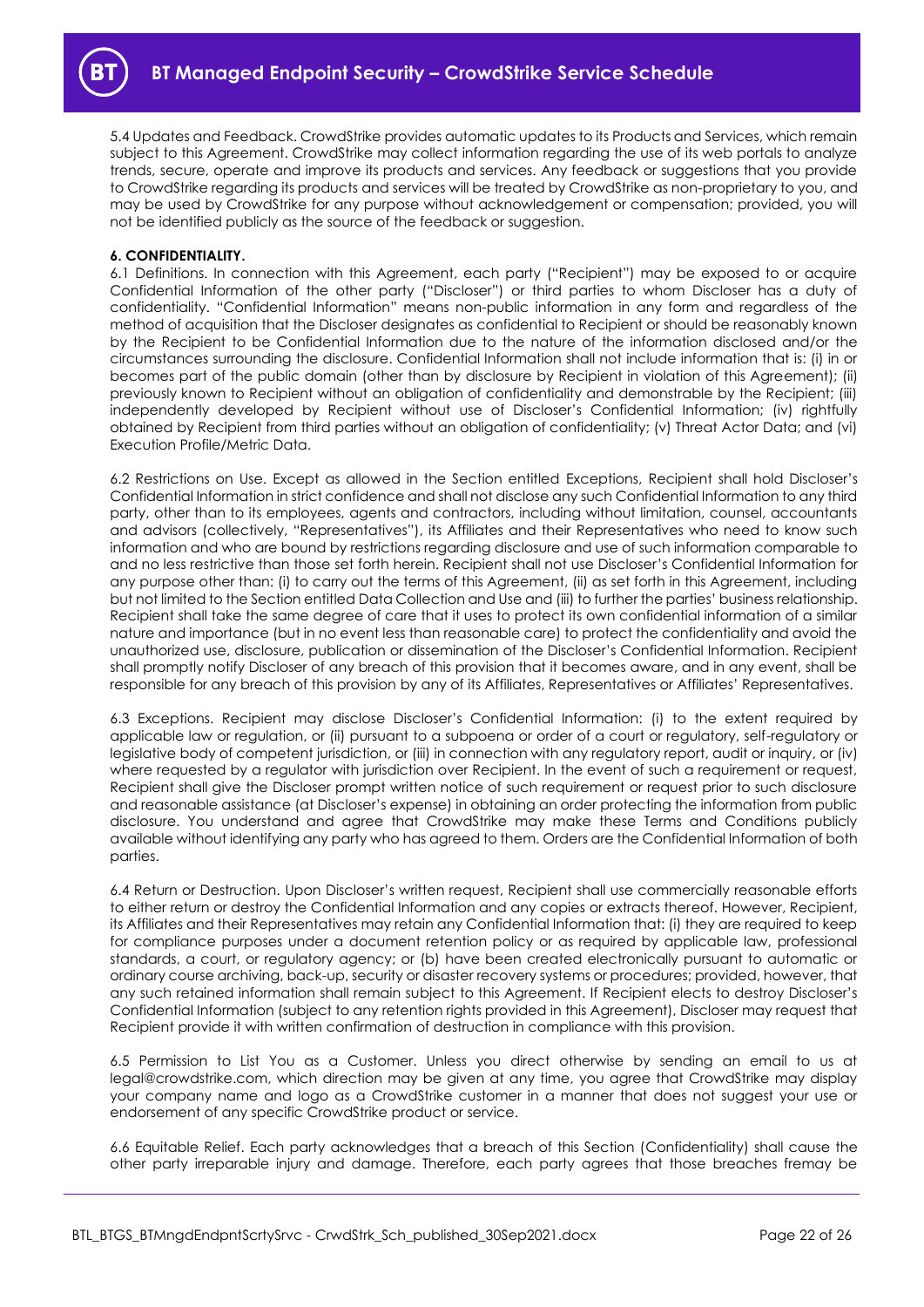stopped through injunctive proceedings in addition to any other rights and remedies which may be available to the injured party at law or in equity without the posting of a bond.

#### **7. YOUR REPRESENTATIONS AND INDEMNIFICATION.**

7.1 Cooperation and Consent. You shall provide all requested information, access and full, good faith cooperation reasonably necessary to facilitate the Services or Product delivery. If you fail or delay in your performance of any of the foregoing, CrowdStrike shall be relieved of its obligations hereunder to the extent such obligations are dependent on such performance. You represent and warrant that: (a) it owns/leases and controls, directly or indirectly, all of the premises, software and computer systems ("Facilities") that will be accessed to provide the Products and Services, or that all such Facilities are provided for your use by a third party, (ii) you have authorized CrowdStrike to access such Facilities to perform under this Agreement, (iii) you have full power and authority to engage and direct CrowdStrike to access such Facilities and to conduct the Services and Products, and (iv) except as has been obtained previously, no consent, approval, authorization or other notice to a third party (including but not limited to employees, contractors, sub-contractors, and other entities with access to your Facilities) are required in connection with CrowdStrike's performance under this Agreement.

7.2 Indemnification. Subject to the Section entitled Conditions to Your Indemnification Obligation, if a third party makes a claim against CrowdStrike, its employees, shareholders, or affiliates (the "Indemnitee"), arising out of your breach of this Agreement or unlawful use of the Products or Services, you shall: (a) pay all reasonable costs to defend the Indemnitee; and (b) pay any damages assessed against any Indemnitee in a final judgment by a court of competent jurisdiction or any settlement that you have agreed upon with such third party.

7.3 Conditions to Your Indemnification Obligation. You shall be obligated to pay these costs only if the Indemnitee: (a) notifies you promptly in writing of any such claim; (b) gives you full information and assistance in settling and/or defending the claim; and (c) gives you full authority and control of the defense and settlement of any such claim. CrowdStrike may also participate in the defense at its own expense.

#### **8. LIMITED WARRANTY.**

8.1 No Warranty for Free Usage. If the Products and Services are provided to you at no cost, the Products and Services are provided AS-IS WITHOUT WARRANTY OF ANY KIND. Any Products or Services provided in a beta form are experimental and shall not create any obligation for CrowdStrike to continue to develop, productize, support, repair, offer for sale or in any other way continue to provide or develop the Products or Services.

8.2 Warranty for Paid Users. If you have paid the applicable fee for the Products and/or Services, CrowdStrike warrants to you and for your sole benefit that, subject to the Section entitled Exclusions: (i) the Products when used as permitted under this Agreement and in accordance with the Documentation, will operate substantially without Error; (ii) that CrowdStrike has used industry standard techniques to prevent the Products at the time of delivery from injecting malicious software viruses into your devices where the Products are installed; and (iii) that it will perform the Services in a professional manner consistent with industry standards.

8.3 Exclusions. CrowdStrike will have no obligation to correct, and CrowdStrike makes no warranty with respect to, Errors caused by: (a) improper installation of the Products; (b) changes that you have made to the Products; (c) use of the Products in a manner inconsistent with the Documentation; (d) any part or feature of the Products in a beta or test phase. If any part of the Products references websites, hypertext links, network addresses, or other third party locations, information, or activities, it is provided either for its intelligence value or as a convenience only. CrowdStrike has no responsibility for third party content and does not endorse, authorize, approve, certify, maintain, or control them and does not guarantee the accuracy, completeness, efficacy or timeliness of the information located within them. CrowdStrike does not endorse any third party services, products or content.

8.4 Remedy for Errors. For Errors reported to CrowdStrike during the period of your paid subscription, your exclusive remedy and CrowdStrike's sole liability for breach of this warranty is that CrowdStrike shall, at its own expense do at least one of the following: (a) use commercially reasonable efforts to provide a work-around or correct such Error; or (b) terminate your access to the Products and refund the pre-paid fee prorated for the remainder of your then current subscription term. CrowdStrike shall have no obligation regarding Errors reported, or returns made, after the subscription term.

8.5 Remedy for Deficient Services. If during the period the Services are being performed or within 30 days after the conclusion of the Services (the "Warranty Period"), you provide CrowdStrike written notice of a nonconformity with the warranty, CrowdStrike shall use commercially reasonable efforts to correct and re-perform the Services in a manner that does conform to the warranty. Notwithstanding any other exclusions or limitation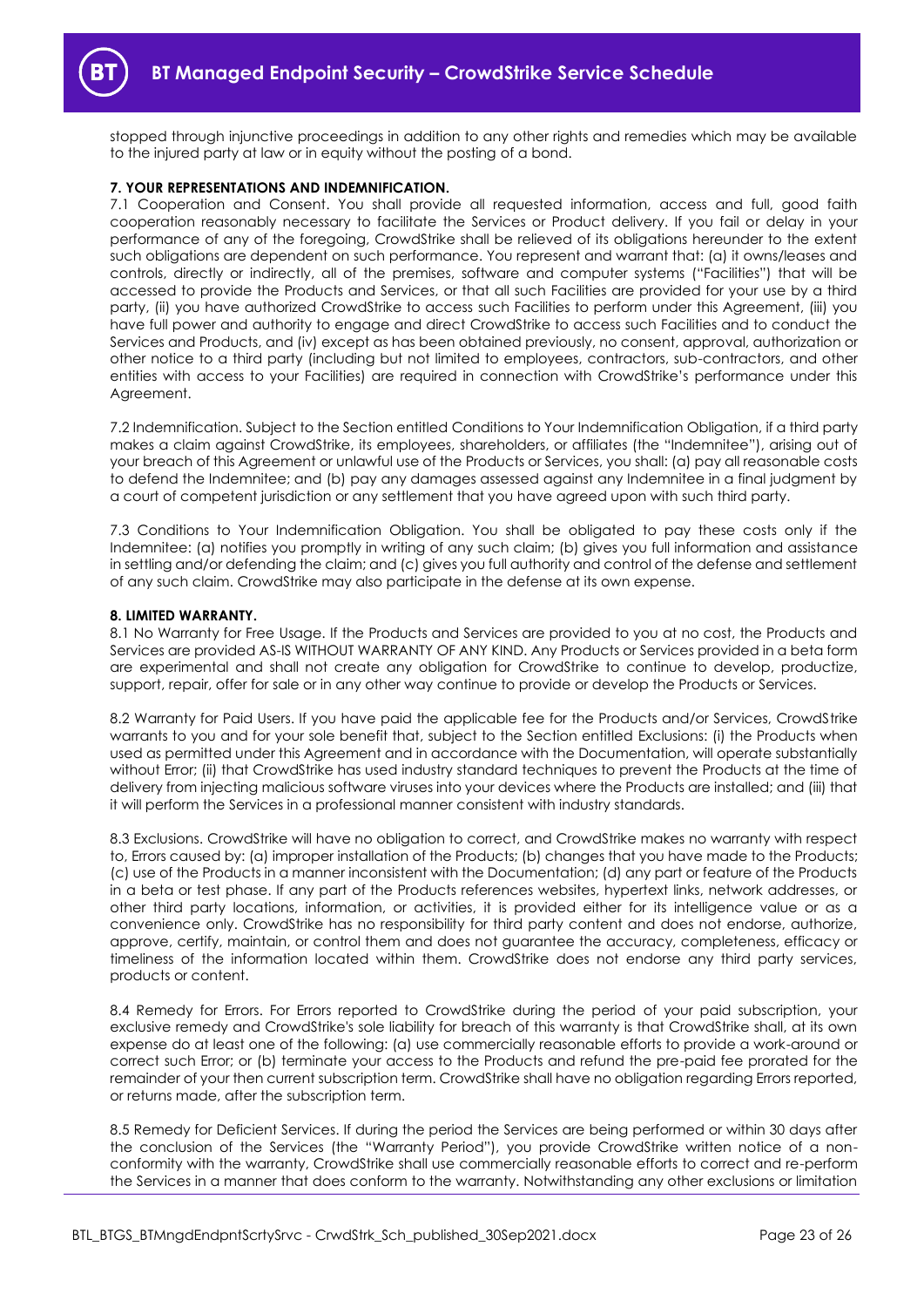of damages included in this Agreement, in the event of any claim by you regarding the Services, your exclusive remedy, and CrowdStrike's total liability, shall be the re- performance of the Services. If CrowdStrike fails to reperform the Services as warranted, your exclusive remedy shall be the fees paid for the deficient Services.

8.6 No Guarantee. YOU ACKNOWLEDGE, UNDERSTAND AND AGREE THAT CROWDSTRIKE DOES NOT GUARANTEE OR WARRANT THAT IT WILL FIND, LOCATE OR DISCOVER ALL OF YOUR SYSTEM THREATS, VULNERABILITIES, MALWARE, AND MALICIOUS SOFTWARE, AND WILL NOT HOLD CROWDSTRIKE RESPONSIBLE THEREFOR. YOU AGREE NOT TO REPRESENT TO ANY THIRD PARTY THAT CROWDSTRIKE HAS PROVIDED SUCH GUARANTEE OR WARRANTY. 8.7 Disclaimer. EXCEPT FOR THE EXPRESS WARRANTY IN THE SECTION ENTITLED LIMITED WARRANTY, CROWDSTRIKE AND ITS AFFILIATES DISCLAIM ALL OTHER WARRANTIES, WHETHER EXPRESS, IMPLIED OR STATUTORY, INCLUDING BUT NOT LIMITED TO THE IMPLIED WARRANTIES OF MERCHANTABILITY, FITNESS FOR A PARTICULAR PURPOSE, ACCURACY, RESULT, EFFORT, TITLE AND NON-INFRINGEMENT. THERE IS NO WARRANTY THAT THE PRODUCTS OR SERVICES WILL BE ERROR FREE, OR THAT THEY WILL OPERATE WITHOUT INTERRUPTION OR WILL FULFILL ANY OF YOUR PARTICULAR PURPOSES OR NEEDS.

#### **9. INFRINGEMENT INDEMNIFICATION.**

9.1 CrowdStrike's Obligation. Subject to the Sections entitled Conditions and Exclusions, if a third party makes a claim against you alleging that the Products or Services infringe any U.S. patent or copyright registered or issued as of the start date of your subscription, CrowdStrike shall: (a) pay all reasonable costs to defend you; and (b) pay any damages assessed against you in a final judgment by a court of competent jurisdiction or any settlement that CrowdStrike has agreed upon with such third party.

9.2 Conditions. CrowdStrike shall be obligated to pay these costs only if you: (a) notify CrowdStrike promptly in writing of any such claim; (b) give CrowdStrike full information and assistance in settling and/or defending the claim; and (c) give CrowdStrike full authority and control of the defense and settlement of any such claim. You may also participate in the defense at your own expense.

9.3 Exclusions. CrowdStrike shall not be liable for: (a) any costs or expenses incurred by you without CrowdStrike's prior written authorization; (b) any use of the Products or Services not in accordance with this Agreement or the Documentation; (c) for any claim based on the use or a combination of the Products or Services with any other process, software, firmware, hardware or data not provided or approved by CrowdStrike; (d) use of any version of the Products or Services other than the most current version made available to you; or (e) any alterations or modification of the Products or Services by any person other than CrowdStrike or its authorized agents.

9.4. Remedy. In the event CrowdStrike is required, or in CrowdStrike's sole opinion is likely to be required, to indemnify you under the Section entitled CrowdStrike's Obligation, CrowdStrike shall do one of the following: (a) obtain the right for you to continue using the Products or Services; (b) replace or modify the Products or Services with a functional equivalent that is non-infringing; or (c) terminate the subscription to the Products or Services and this Agreement and refund any fee CrowdStrike received, prorated over the remainder of the then current subscription term.

9.5 Exclusive Remedy. THE PROVISIONS OF THIS SECTION (INFRINGEMENT INDEMNIFICATION) SET FORTH CROWDSTRIKE'S SOLE AND EXCLUSIVE OBLIGATIONS, AND YOUR SOLE AND EXCLUSIVE REMEDIES, WITH RESPECT TO THIRD PARTY CLAIMS OF INFRINGEMENT OR MISAPPROPRIATION OF INTELLECTUAL PROPERTY RIGHTS OF ANY KIND. EXCEPT AS SET FORTH ABOVE, CROWDSTRIKE AND ITS SUPPLIERS DISCLAIM ALL IMPLIED OBLIGATIONS WITH RESPECT TO INTELLECTUAL PROPERTY INDEMNIFICATION.

**10. LIMITATION OF LIABILITY.** TO THE MAXIMUM EXTENT PERMITTED BY APPLICABLE LAW: CROWDSTRIKE AND ITS AFFILIATES SHALL NOT BE LIABLE TO YOU OR ANY OTHER PARTY FOR ANY INDIRECT, INCIDENTAL, SPECIAL, CONSEQUENTIAL, EXEMPLARY OR RELIANCE DAMAGES ARISING OUT OF OR RELATED TO THIS AGREEMENT OR THE PRODUCTS AND SERVICES, UNDER ANY LEGAL THEORY, INCLUDING BUT NOT LIMITED TO LOST PROFITS, LOST DATA, BUSINESS INTERRUPTION, PERSONAL INJURY, FOR LOSS OF PRIVACY, NEGLIGENCE, AND FOR ANY OTHER PECUNIARY OR OTHER LOSS WHATSOEVER, EVEN IF CROWDSTRIKE KNOWS OF OR SHOULD HAVE KNOWN OF THE POSSIBILITY OF SUCH DAMAGES.

CROWDSTRIKE'S AND ITS AFFILIATES' TOTAL CUMULATIVE LIABILITY FOR DAMAGES ARISING OUT OF OR RELATED TO THIS AGREEMENT SHALL NOT EXCEED THE FEES YOU PAID FOR THE PRODUCT(S) OR SERVICE(S) AT ISSUE REGARDLESS OF THE CAUSE OR FORM OF ACTION. THIS SECTION SHALL APPLY EVEN IF YOUR EXCLUSIVE REMEDY HAS FAILED OF ITS ESSENTIAL PURPOSE. YOU ACKNOWLEDGE AND AGREE THAT THE FEES REFLECT THE ALLOCATION OF RISK SET FORTH IN THIS AGREEMENT AND THAT CROWDSTRIKE WOULD NOT ENTER INTO THIS AGREEMENT WITHOUT THESE LIMITATIONS ON ITS LIABILITY.

THE PRODUCTS AND SERVICES ARE NOT FAULT-TOLERANT AND ARE NOT DESIGNED OR INTENDED FOR USE IN ANY ENVIRONMENT REQUIRING FAIL-SAFE PERFORMANCE OR OPERATION. THE PRODUCTS OR SERVCES ARE NOT FOR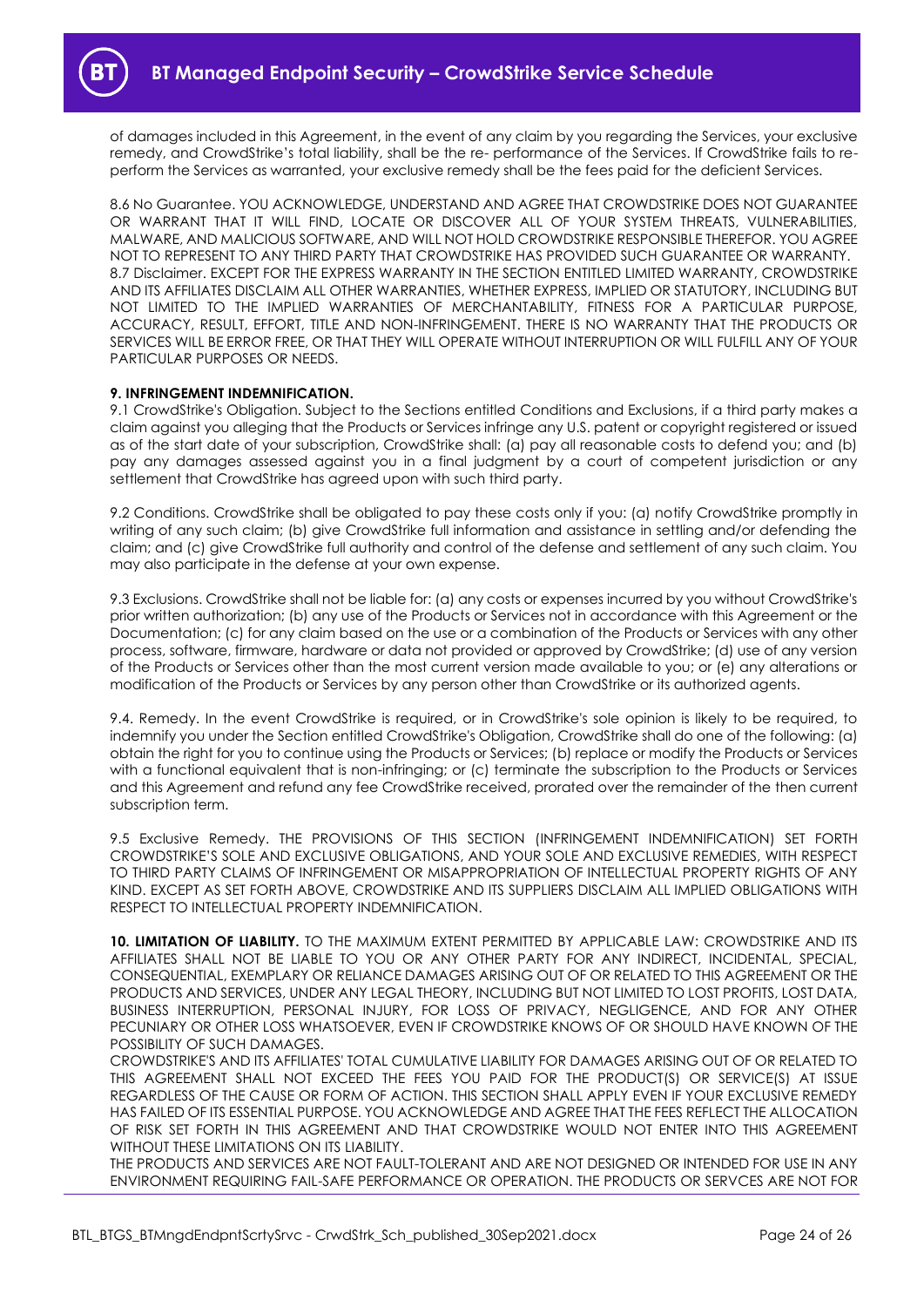USE IN THE OPERATION OF AIRCRAFT NAVIGATION, NUCLEAR FACILITIES, OR, WEAPONS SYSTEMS, DIRECT OR INDIRECT LIFE-SUPPORT SYSTEMS, AIR TRAFFIC CONTROL, OR ANY APPLICATION OR INSTALLATION WHERE FAILURE COULD RESULT IN DEATH, SEVERE PHYSICAL INJURY OR PROPERTY DAMAGE.

**11. EXPORT RESTRICTIONS.** You acknowledge that the Products and Services are subject to export restrictions by the United States government and import restrictions by certain foreign governments. You shall not and shall not allow any third- party to remove or export from the United States or allow the export or re-export of any part of the Products or Services or any direct product thereof: (i) into (or to a national or resident of) any embargoed or terrorist-supporting country; (ii) to anyone on the U.S. Commerce Department's Table of Denial Orders (Denied Persons List) or U.S. Treasury Department's list of Specially Designated Nationals; (iii) to any country to which such export or re-export is restricted or prohibited, or as to which the United States government or any agency thereof requires an export license or other governmental approval at the time of export or re-export without first obtaining such license or approval; or (iv) otherwise in violation of any export or import restrictions, laws or regulations of any United States or foreign agency or authority. You warrant that you are not located in, under the control of, or a national or resident of any such prohibited country or on any such prohibited party list. The Products and Services are further restricted from being used for the design or development of nuclear, chemical, or biological weapons or missile technology, or for terrorist activity, without the prior permission of the United States government.

**12. U.S. GOVERNMENT END USERS.** The Products and Services are a commercial item consisting of commercial computer software and commercial computer software documentation, and were developed exclusively at private expense. Therefore, if you are an agency, department, or other entity of the United States Government, you hereby acknowledge and agree as follows:

(a) The use, duplication, reproduction, release, modification, disclosure, or transfer of the Products or Services, or any related documentation of any kind, including technical data and manuals, is governed and restricted by the terms, conditions, restrictions, and limitations set forth in this standard commercial license Agreement in accordance with Federal Acquisition Regulation (FAR) 12.212 for civilian purposes and Defense Federal Acquisition Regulation Supplement (DFARS) 227.7202 for military purposes. All other use is prohibited. If, for any reason, FAR 12.212 or DFARS 227.7202 or these license terms are deemed not applicable, you hereby acknowledge that the Government's right to use, duplicate, or disclose the software and related documentation are "Restricted Rights" as defined in FAR 52.227-14(a) (May 2014) and FAR 52.227-14(g)(4) (Alt III) (Dec 2007), or DFARS 252.227-7014(a)(15) (Feb 2014), as applicable.

(b) Because the Product constitutes a "commercial item" as defined in FAR 2.101, you acquire only the technical data and the rights in that data customarily provided to the public with the Product, as set forth in this Agreement and the applicable documentation. If, for any reason, FAR 12.211 or the license terms in this Agreement are deemed not applicable, you hereby acknowledge that the Government's right to use, duplicate, or disclose any technical data delivered with the Product are "Limited Rights" as defined in FAR 52.227- 14(a) (May 2014) and FAR 52.227-14(g)(3) (Alt II) (Dec 2007), or DFARS 252.227-7013(a)(14) (Feb 2014), as applicable.

### **13. TERMINATION.**

13.1 Termination. If you are using the Products and Services pursuant to a beta test, evaluation or demonstration, the term of this Agreement and the duration of your use shall be in CrowdStrike's sole discretion with the understanding that you can stop using the Products and Services at any time. If you violate this Agreement, in addition to all other rights and remedies that CrowdStrike may have at law or in equity, CrowdStrike may, without terminating this Agreement, and in its sole discretion and without further notice to you, suspend your access to the Products and Services. Either one of us may terminate this Agreement if the other party breaches a material obligation under this Agreement and such breach continues uncured or, without a mutually agreed plan for a cure, for a period of thirty (30) days after written notice to the breaching party. Upon termination of this Agreement for any reason: (a) all license rights granted in this Agreement will immediately terminate and your access to the Products and Services will end, and (b) you must promptly stop all use of the Products and Services.

13.2 Survival. The Sections entitled Controlling Agreement, Restrictions, Data Collection and Use, Confidentiality, Your Representations and Indemnification, Limited Warranty, Limitation of Liability, Termination, Survival, Governing Law and Venue, Equitable Relief and Severability shall survive the expiration or termination of this Agreement.

#### **14. GENERAL.**

14.1 Assignment. You may not assign or transfer this Agreement without the prior written consent of CrowdStrike; except you may assign this Agreement to an Affiliate or in connection with a merger or consolidation or the sale of substantially all of your assets and provided that the assignee assumes all rights and duties of the assigning party. You shall provide written notice to CrowdStrike of any such assignment upon consummation of the